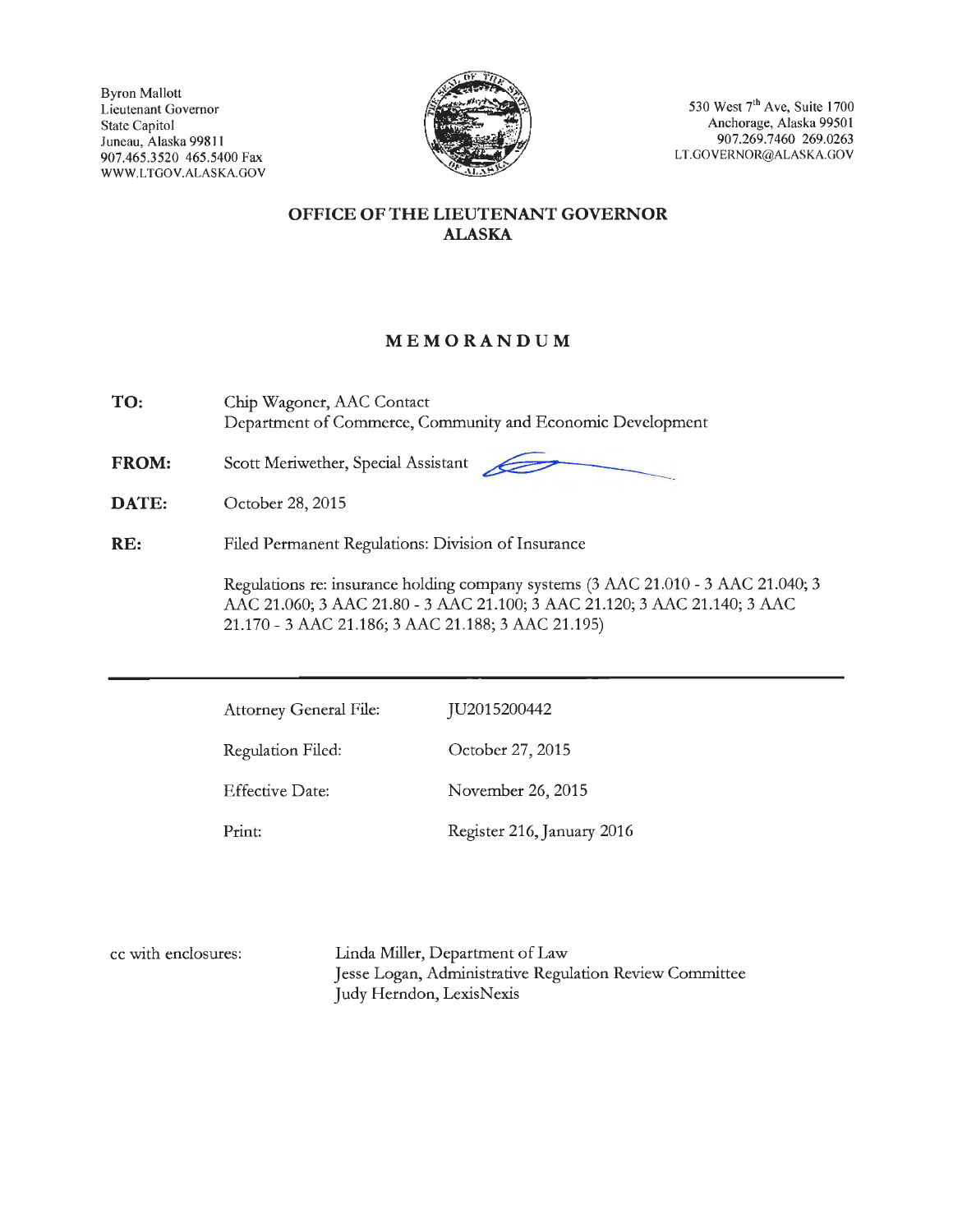# ORDER RA 15-03a ADOPTING CHANGES TO REGULATIONS OF THE DIVISION OF INSURANCE

The attached 31 pages of regulations dealing with insurance holding company systems are hereby adopted and certified to be a correct copy of the regulation changes that the Division of Insurance adopts (3 AAC 21.010-3 AAC 21.040, 3 AAC 21.060, 3 AAC 21.080-3AAC 21.100, 3 AAC 21.120, 3 AAC 21.140, 3 AAC 21.070-3 AAC 21.186, 3 AAC 21.188, and 3 AAC 21.195) under the authority of AS 21.06.060, AS 21.22.030, AS 21.22.060, AS 21.22.065, AS 21.22.070, AS 21.22.080, AS 21.22.130, AS 21.22.200, and AS 21.96.080 and after compliance with the Administrative Procedure Act (AS 44.62), specifically including notice under AS 44.62.190 and 44.62.200 and opportunity for public comment under AS 44.62.210.

This action is not expected to require an increased appropriation.

Although no public comments were received, the Division of Insurance paid special attention to the cost to private persons of the regulatory action being taken.

The regulations adopted under this order take effect on the  $30<sup>th</sup>$  day after they have been filed by the lieutenant governor.

DATED October  $20^{nd}$ , 2015

Lori Wing-Heier Director/ Division of Insurance Department of Commerce, Community, and Economic Development

## FILING CERTIFICATION

I, Byron Mallott, Lieutenant Governor for the State of Alaska, certify that on

 $\{\sqrt{2\pi}, 2015, \text{at } \frac{1}{2}\}$ ,  $\{\sqrt{5}, 4\}$  m., I filed the attached regulations according to the provisions I, Byron Mallott, Lieutenant Governor for the State of Alaska, certify that on<br>  $\sqrt{\frac{1000}{100}}$ , 2015, at  $\frac{0.7}{100}$  am., I filed the attached regulations according to the provisions<br>  $\sqrt{\frac{1000}{100}}$ 

Lieutenant Governor

Effective  $November$   $26, 2015$ Register *2t(p,,· J;.nYa v-1* ,j)(J <sup>~</sup>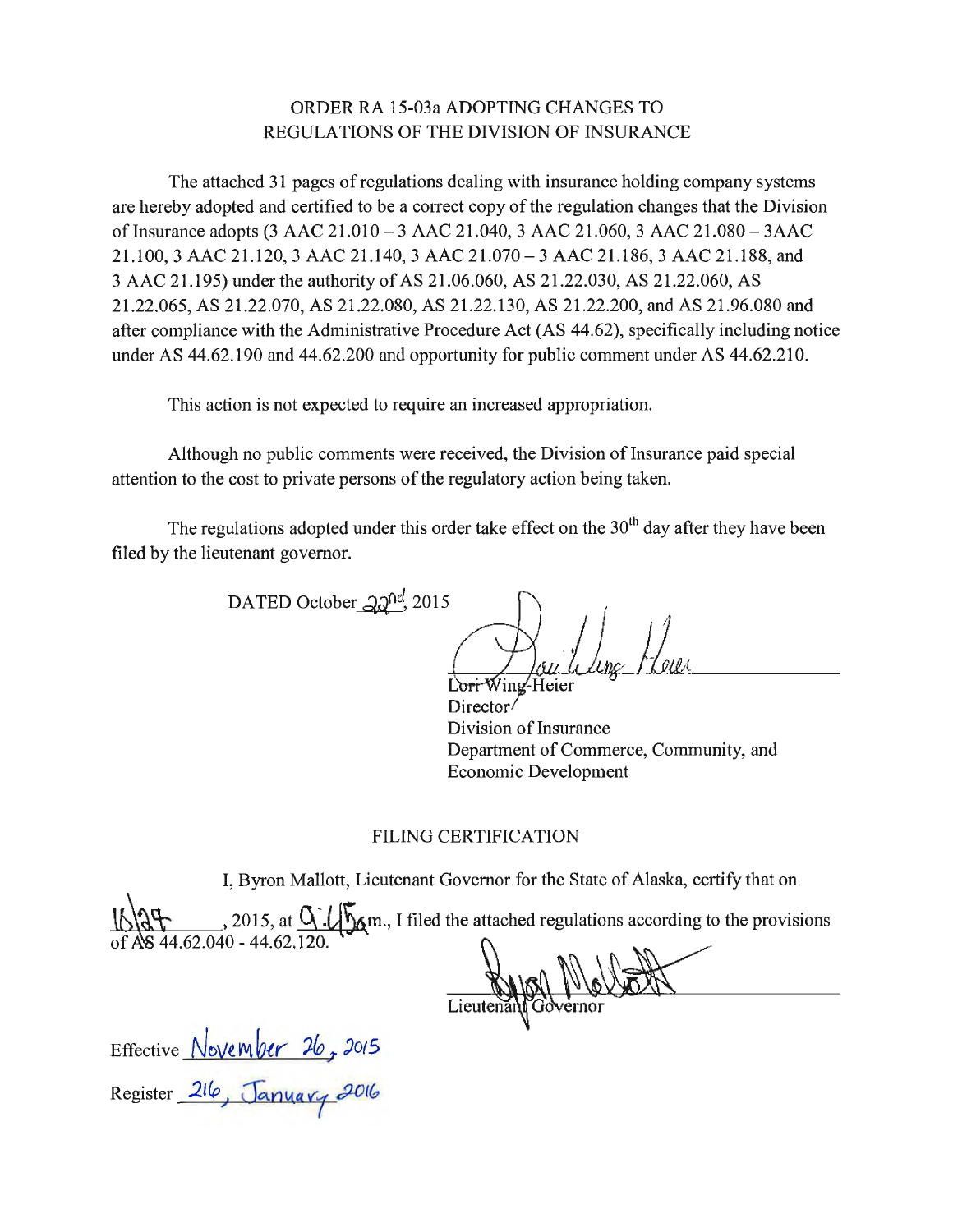# **Title 3. Commerce, Community, and Economic Development. Part 2. Division of Insurance. Chapter 21. Insurer- Financial.**

 $3$  AAC 21.010(a) is amended to read:

(a) Forms  $\mathbf{A} - \mathbf{F}$  [A – E] are intended to be guides in the preparation of the statements required under AS 21.22. They are not intended to be blank forms that are to be filled in. A statement filed must contain the numbers and captions of all items indicated on a form, but the text of the items may be omitted if the answers to them are prepared to indicate the coverage of the items without the necessity of referring to the text of the items or the instructions to them. All instructions, whether appearing under the items of the form or elsewhere in it, are to be omitted. Unless expressly provided otherwise, if an item is not applicable or the answer to it is in the negative, an appropriate explanation to that effect must be made.

#### 3 AAC 21.0lO(b) is amended to read:

(b) A complete copy of a statement required under AS 21.22, including exhibits and all other papers and documents filed as a part of it, must be filed with the director **electronically and one hard copy** by personal delivery or mail addressed to: Director, division of insurance of the State of Alaska, **550 West 7th Avenue, Anchorage, Alaska 99501-3567** [P.O. BOX 110805, JUNEAU, ALASKA 99811-0805]. Each copy must be [MANUALLY] signed in the manner prescribed on the form. If the signature of a person is affixed under a power of attorney or other similar authority, a copy of the power of attorney or other authority must also be filed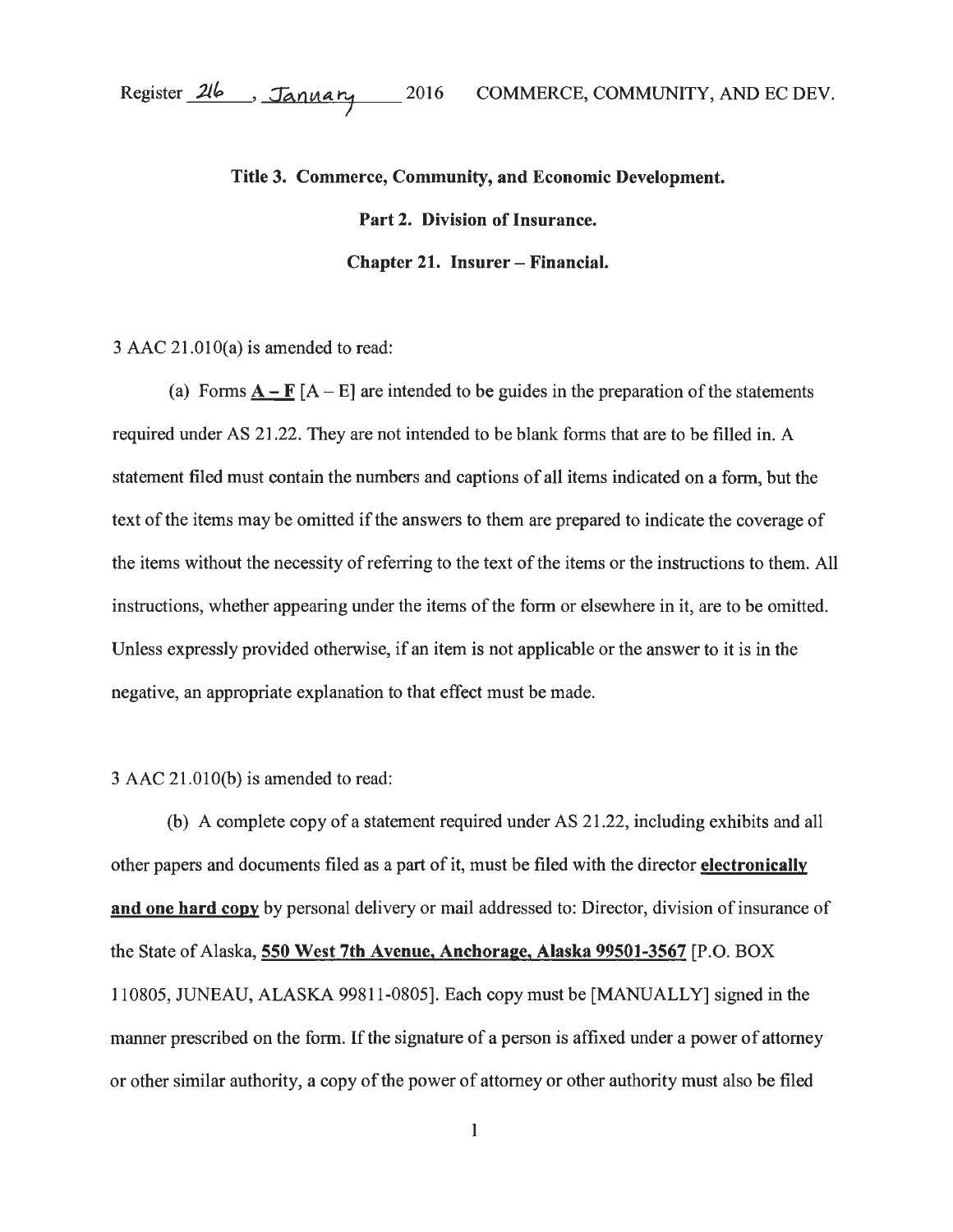Register  $216$ , January 2016 COMMERCE, COMMUNITY, AND EC DEV. with the statement. [IF THE COMMISSIONER OR DIRECTOR OF THE INSURANCE DEPARTMENT OR DIVISION OF A STATE IN WHICH AN INSURER IS AUTHORIZED TO DO BUSINESS HAS SUBMITTED A WRITTEN REQUEST FOR A COPY OF A STATEMENT FILED UNDER THIS SECTION, THE INSURER SHALL FILE A COPY OF THE STATEMENT IN THAT STATE WITHIN 10 DAYS OF RECEIPT OF THE REQUEST.]

 $3$  AAC  $21.010(c)$  is amended to read:

(c) A statement **must** [SHOULD] be prepared **in electronic form. A statement must be**  [ON PAPER 8-1/2" X 11" IN SIZE AND PREFERABLY BOUND ATTHE TOP OR THE TOP LEFT-HAND CORNER. AN EXHIBIT OR FINANCIAL STATEMENT, UNLESS SPECIFICALLY PREPARED FOR THE FILING, MAY BE SUBMITTED IN ITS ORIGINAL SIZE. ALL COPIES OF A STATEMENT, FINANCIAL STATEMENT, OR EXHIBIT MUST BE] clear, easily readable, and suitable for **review and reproduction** [PHOTOCOPYING]. Debits in credit categories and credits in debit categories must be designated so they are clearly distinguishable on **reproduced versions** [PHOTOCOPIES]. A statement must be in the English language and monetary value must be stated in United States currency. If an exhibit or other paper or document filed with the statement is in a foreign language, it must be accompanied by a translation into the English language and a monetary value normally shown in a foreign currency must be converted into United States currency.

3 AAC 21.0lO(d) is repealed:

(d) Repealed  $\frac{1}{\sqrt{26}}$  / 2015.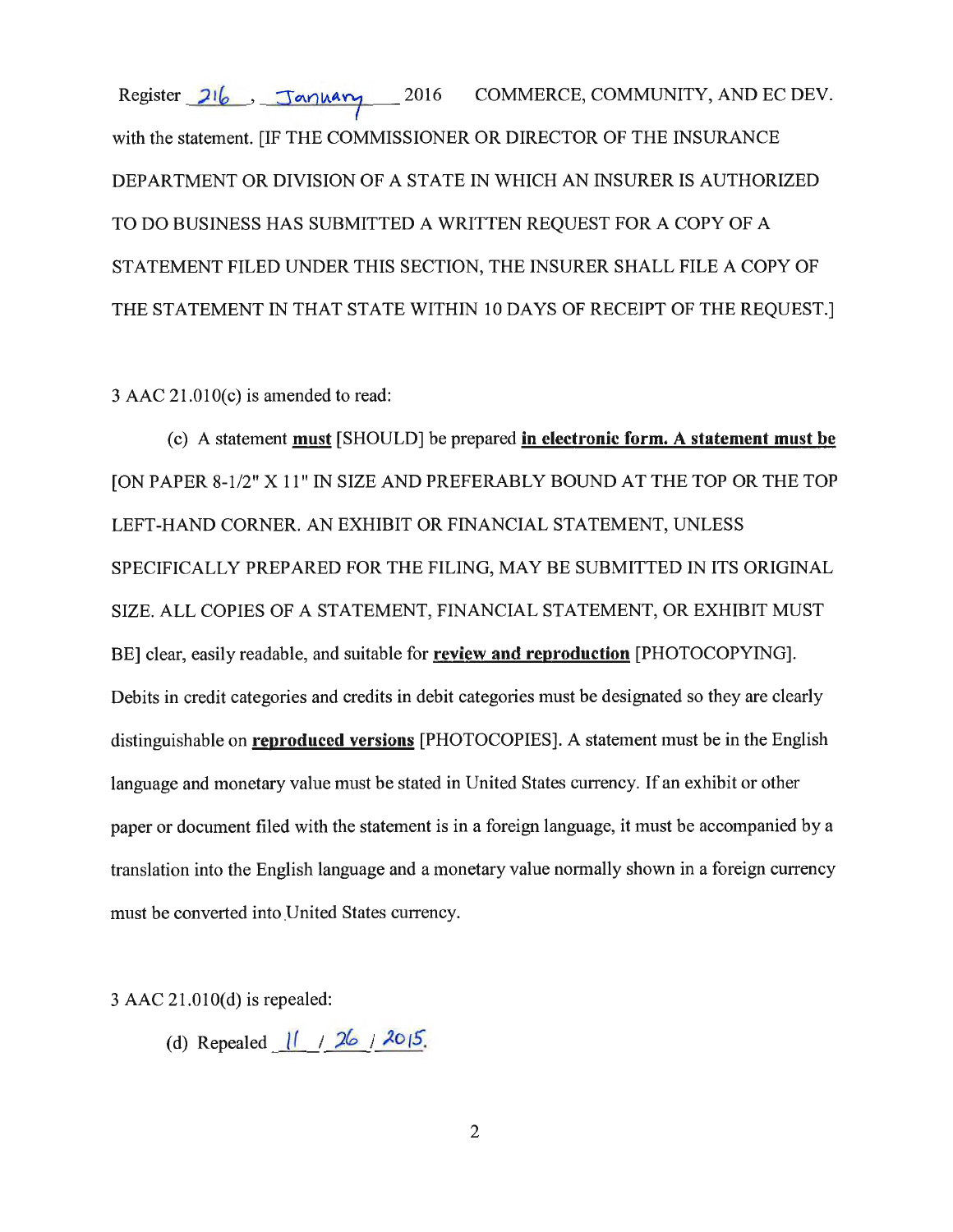3 AAC 21.010 is amended by adding a new subsection to read:

( e) If an applicant requests a hearing on a consolidated basis under AS 21.22.030, in addition to filing Form A with the director, the applicant must file a copy of Form A with the National Association of Insurance Commissioners in electronic form. (Eff. 6/30/77, Register 62; am 10/21/92, Register 124; am 1/12/95, Register 133; am 3/11/98, Register 145; am

 $11 / 26 / 205$ , Register 216)

**Authority:** AS 21.06.090 AS 21.22.130 AS **21.96.080** 

#### AS **21.22.030**

3 AAC 21.020(a) is amended to read:

(a) Information required by an item of Form A, B, D, E, **or F** [ORE] may be incorporated by reference in answer or partial answer to another item. Information contained in a financial statement, annual report, proxy statement, statement filed with a governmental authority, or other document may be incorporated by reference in answer or partial answer to an item of Form A, B, D, E, or F [OR E] if that document [OR PAPER] is filed as an exhibit to the statement. An excerpt of a document may be filed as an exhibit if the document is lengthy. A document already on file with the director, that was filed **not later than** [WITHIN THE] three years before the due date of the form being filed, need not be attached as an exhibit. A reference to information contained in an exhibit or a document already on file must clearly identify by content and date the material and specifically indicate that the material is to be incorporated by reference in answer to an item. Material may not be incorporated by reference in a case where incorporation by reference would render the statement incomplete, unclear, or confusing.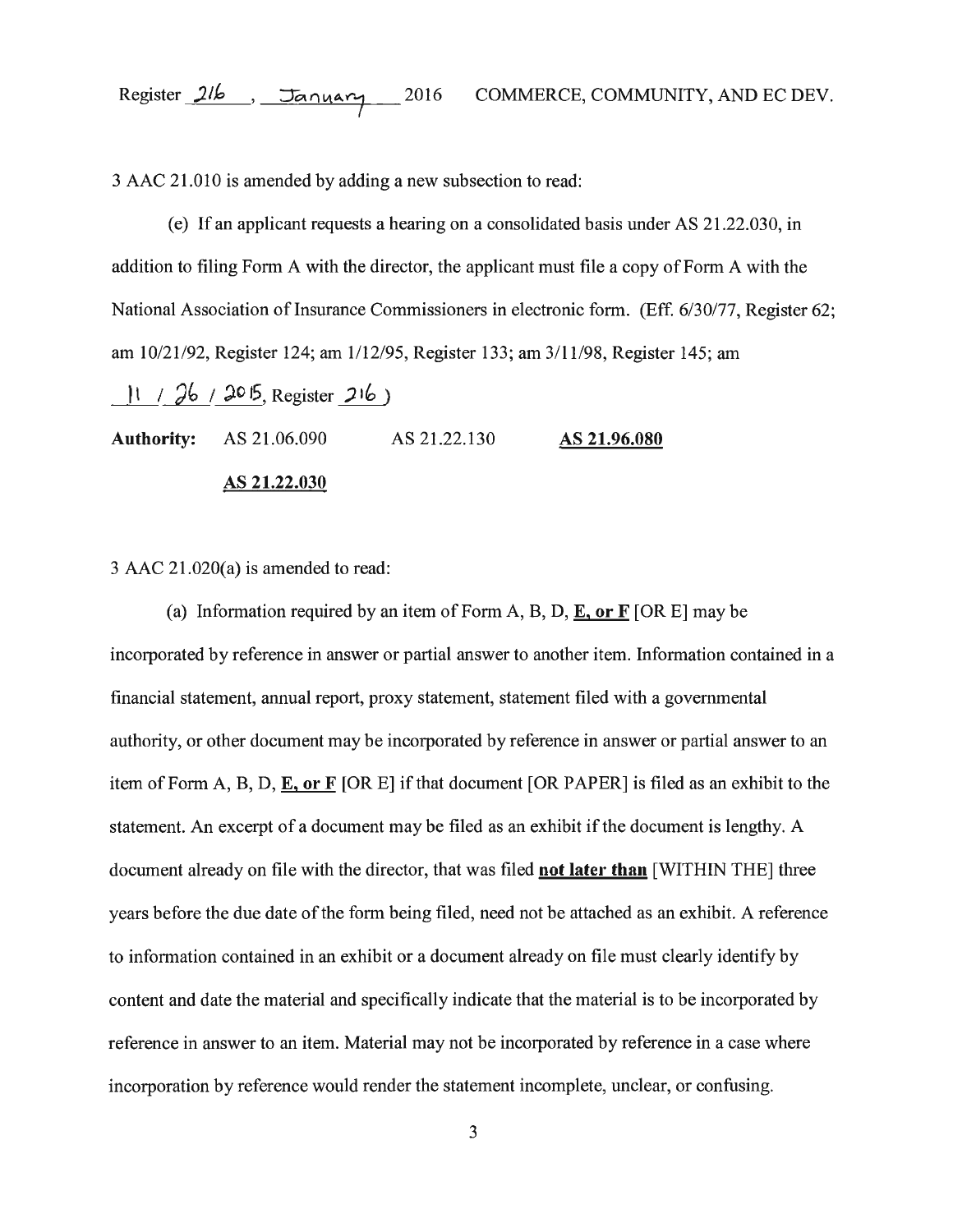Register  $21/$ , January 2016 COMMERCE, COMMUNITY, AND EC DEV. (Eff. 6/30/77, Register 62; am 10/21/92, Register 124; am 1/12/95, Register 133; am  $\frac{11}{26}$  / 2015, Register 216)

**Authority:** AS 21.06.090 AS 21.22.130

3 AAC 21.030(a) is repealed:

(a) Repealed \_ ll\_ /\_JJ\_j **2.otf; .** 

The introductory language of 3 AAC 21.030(b) is amended to read:

(b) If it is impractical to furnish any required information, document, or report at the time it is required to be filed, **the person required to furnish the information, document, or report shall file** [THERE MAY BE FILED] with the director as a separate document an application

...

(Eff. 6/30/77, Register 62; am | 1 | 26 | 2015, Register 216) **Authority:** AS 21.06.090 AS 21.22.130

3 AAC 21.040 is amended to read:

**3 AAC 21.040. Forms; additional information and exhibits.** In addition to the information expressly required to be included in Forms  $A - F[A - E]$ , additional information must be provided if it is necessary to make the information contained in Forms  $\underline{A-F}[A-E]$  not misleading. A person may also file any exhibits in addition to those expressly required by the form. An exhibit must be clearly marked to indicate the subject matter to which it refers.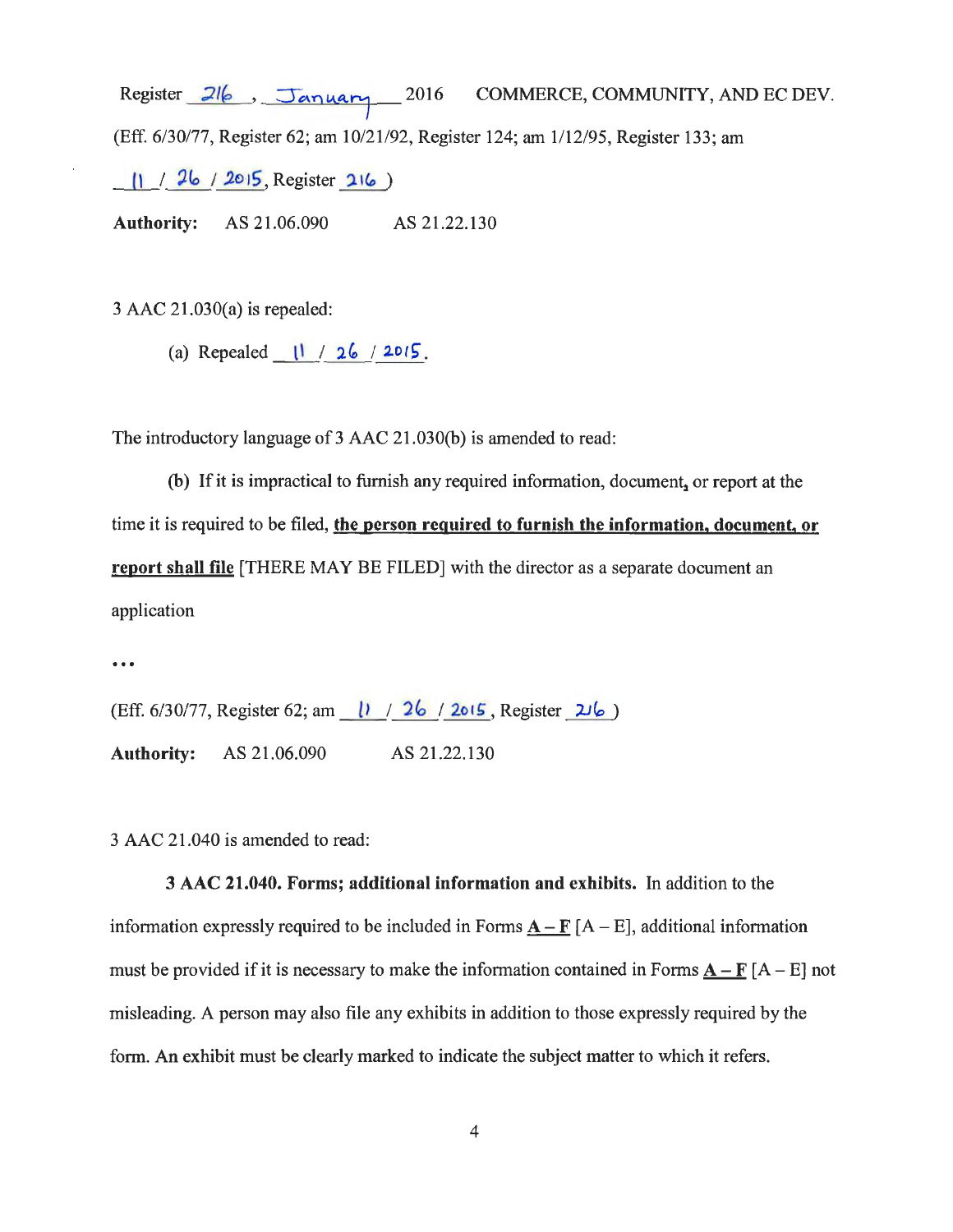Register 216, January

3 AAC 21.040 is amended by adding a new subsection to read:

(b) A change to Form A, B, C, D, E, or F must include on the top of the cover page the phrase: "Change No ... to:" and must indicate the date of the amendment and not the date of the original filing. (Eff. 6/30/77, Register 62; am 10/21/92, Register 124; am 1/12/95, Register 133; am  $\frac{11}{26}$  / 2015, Register 216)

Authority: AS 21.06.090 AS 21.22.130

3 AAC 21.060 is repealed and readopted to read:

# 3 AAC 21.060. Acquisition of control; statement filing; Form A. A person required to

file a statement under AS 21.22.010 shall furnish the required information on Form A, made a

part of this section in substantially the following form:

# FORM A

# STATEMENT REGARDING THE ACQUISITION OF CONTROL OF OR MERGER WITH A DOMESTIC INSURER

Name of Domestic Insurer

By

# Name of Acquiring Person (Applicant)

Filed with the Insurance Division/Department of  $\qquad \qquad$  (State of domicile of insurer being acquired)

Date:  $\_\_\_\_$ , 20

Name, Title, Address, Electronic Mail Address, and Telephone Number of Individual to Whom Notices and Correspondence Concerning This Statement Should be Addressed: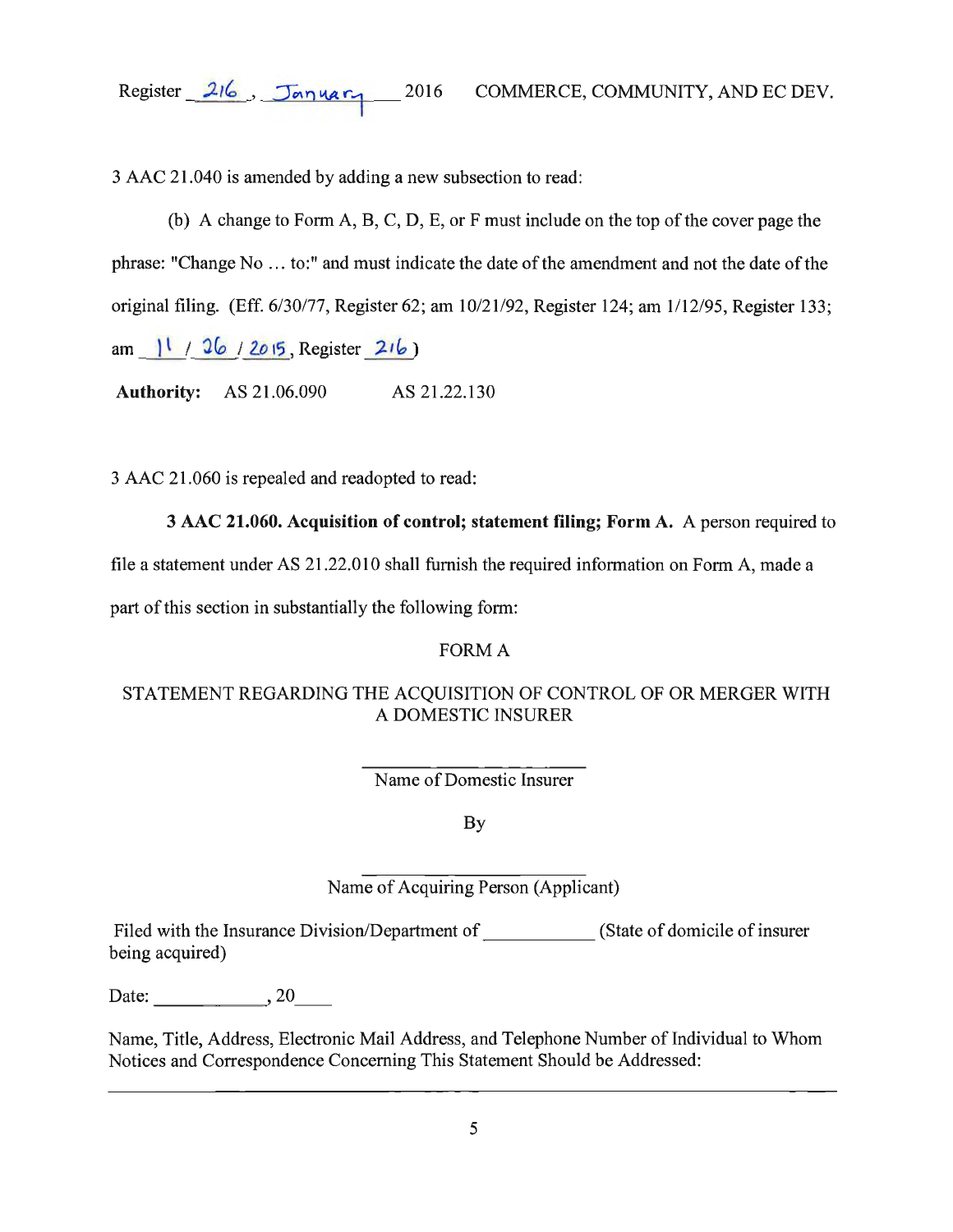| Register | 216 | <u>shiyary</u> |  |
|----------|-----|----------------|--|
|          |     |                |  |

ITEM 1. INSURER AND METHODS OF ACQUISITION

State the name and address of the domestic insurer to which this application relates and a brief description of how control is to be acquired.

ITEM 2. IDENTITY AND BACKGROUND OF THE APPLICANT

(a) State the name and address of the applicant seeking to acquire control over the insurer.

(b) If the applicant is not an individual, state the nature of its business operations for the past five years or for the lesser period as the person and any of that person's predecessors shall have been in existence. Briefly describe the business intended to be done by the applicant and the applicant's subsidiaries.

(c) Furnish a chart or listing clearly presenting the identities of the interrelationships among the applicant and all affiliates of the applicant. Indicate in the chart or listing the percentage of voting securities of each person which is owned or controlled by the applicant or by any other person. If control of any person is maintained other than by the ownership or control of voting securities, indicate the basis of the control. As to each person specified in the chart or listing indicate the type of organization (e.g., corporation, trust, partnership) and the state or other jurisdiction of domicile. If court proceedings looking toward a reorganization or liquidation are pending with respect to any person, indicate which person, and set out the title of the court, nature of proceedings, and the date when commenced.

ITEM 3. IDENTITY AND BACKGROUND OF INDIVIDUALS ASSOCIATED WITH THE APPLICANT

On the biographical affidavit, include a third-party background check and state the following with respect to (1) the applicant if the applicant is an individual or (2) all persons who are directors, executive officers, or owners of 10 percent or more of the voting securities of the applicant if the applicant is not an individual:

(a) Name and business address;

(b) Present principal business activity, occupation, or employment including position and office held and the name, principal business, and address of any corporation or other organization in which the employment is carried on;

( c) Material occupations, positions, offices, or employment during the last five years, giving the starting and ending dates of each and the name, principal business, and address of the business corporation or other organization in which each occupation, position, office, or employment was carried on; if the occupation, position, office, or employment required licensing by or registration with any federal, state, or municipal governmental agency, indicate the fact, the current status of the licensing or registration, and an explanation of any surrender, revocation, suspension, or disciplinary proceedings in connection with the licensing or registration.

( d) Whether or not the person has ever been convicted in a criminal proceeding, excluding minor traffic violations, during the last 10 years and, if so, give the date, nature of conviction, name and location of court, and penalty imposed or other disposition of the case. ITEM 4. NATURE, SOURCE, AND AMOUNT OF CONSIDERATION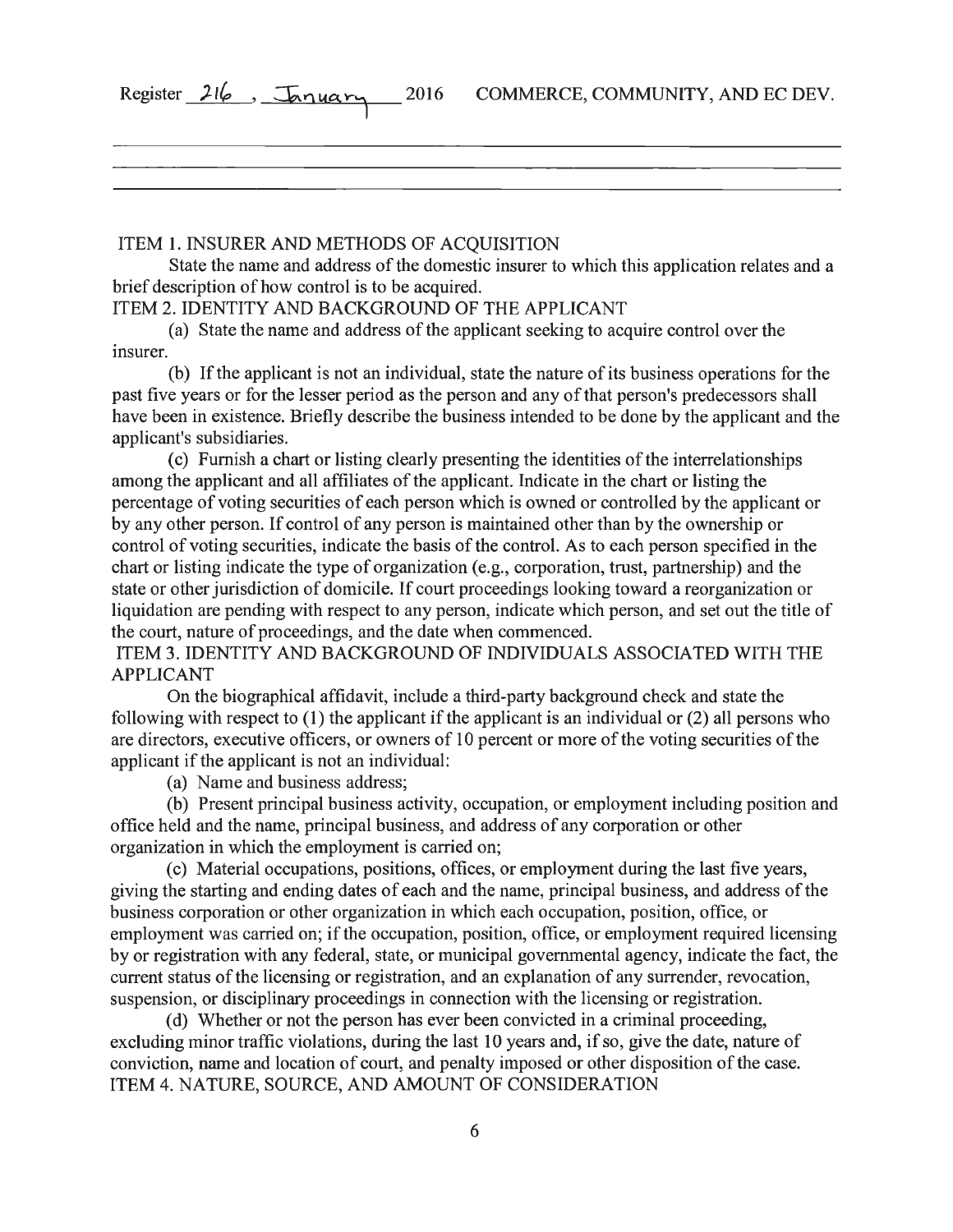(a) Describe the nature, source, and amount of funds or other considerations used or to be used in effecting the merger or other acquisition of control. If any part of the same is represented or is to be represented by funds or other consideration borrowed or otherwise obtained for the purpose of acquiring, holding, or trading securities, furnish a description of the transaction, the names of the parties to the transaction, the relationship, if any, between the borrower and the lender, the amounts borrowed or to be borrowed, and copies of all agreements, promissory notes and security arrangements relating to the transaction.

(b) Explain the criteria used in determining the nature and amount of the consideration.

( c) If the source of the consideration is a loan made in the lender's ordinary course of business and if the applicant wishes the identity of the lender to remain confidential, the applicant must specifically request that the identity be kept confidential. ITEM 5. FUTURE PLANS FOR INSURER

# Describe any plans or proposals which the applicant may have to declare an extraordinary dividend, to liquidate the insurer, to sell its assets to or merge it with any person or persons, or to make any other material change in its business operations or corporate structure or management.

### ITEM 6. VOTING SECURITIES TO BE ACQUIRED

State the number of shares of the insurer's voting securities which the applicant, its affiliates, and any person listed in Item 3 plan to acquire, and the terms of the offer, request, invitation, agreement, or acquisition, and a statement as to the method by which the fairness of the proposal was arrived at.

### ITEM 7. OWNERSHIP OF VOTING SECURITIES

State the amount of each class of any voting security of the insurer which is beneficially owned or concerning which there is a right to acquire beneficial ownership by the applicant, its affiliates, or any person listed in Item 3.

ITEM 8. CONTRACTS, ARRANGEMENTS, OR UNDERSTANDINGS WITH RESPECT TO VOTING SECURITIES OF THE INSURER

Give a full description of any contracts, arrangements, or understandings with respect to any voting security of the insurer in which the applicant, its affiliates, or any persons listed in Item 3 is involved, including transfer of any of the securities, joint ventures, loan or option arrangements, puts or calls, guarantees of loans, guarantees against loss or guarantees of profits, division of losses or profits, or the giving or withholding of proxies. The description must identify the persons with whom the contracts, arrangements, or understandings have been entered into.

## ITEM 9. RECENT PURCHASES OF VOTING SECURITIES

Describe any purchases of any voting securities of the insurer made by the applicant, its affiliates, or any person listed in Item 3 during the 12 calendar months preceding the filing of this statement. Include in the description the dates of purchase, the names of the purchasers, and the consideration paid or agreed to be paid for those securities. State whether any shares so purchased are hypothecated.

## ITEM 10. RECENT RECOMMENDATIONS TO PURCHASE

Describe any recommendations to purchase any voting security of the insurer made by the applicant, its affiliates, or any person listed in Item 3, or by anyone based upon interviews or at the suggestion of the applicant, its affiliates, or any person listed in Item 3 during the 12 calendar months preceding the filing of this statement.

ITEM 11. AGREEMENTS WITH BROKER-DEALERS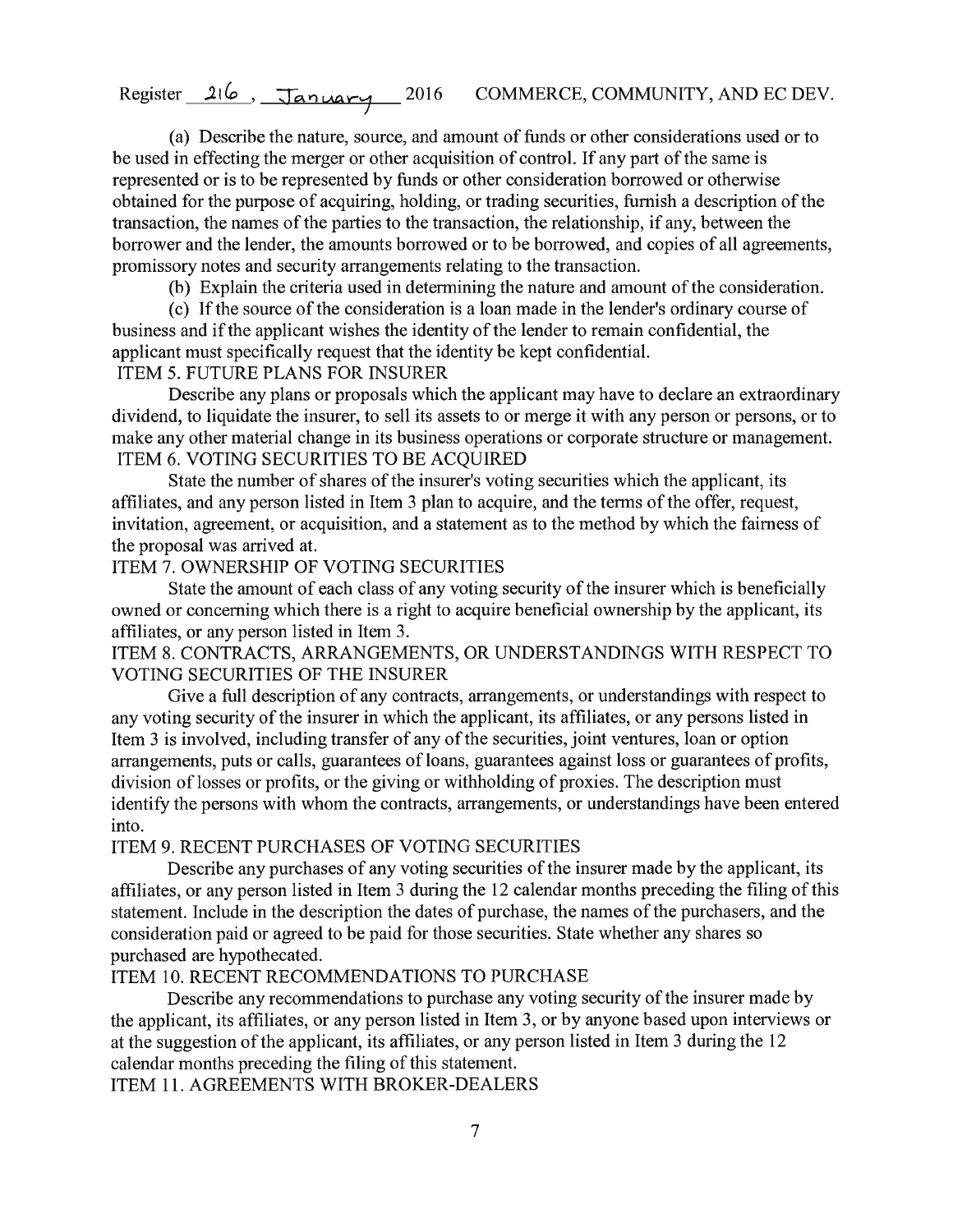Describe the terms of any agreement, contract, or understanding made with any brokerdealer as to solicitation of voting securities of the insurer for tender, and the amount of any fees. commissions, or other compensation to be paid to broker-dealers with regard to it. ITEM 12. FINANCIAL STATEMENTS AND EXHIBITS

(a) Financial statements, exhibits, and three-year financial projections of each insurer must be attached to this statement as an appendix, but list under this item the financial statements and exhibits so attached.

(b) The financial statements must include the annual financial statements of the persons identified in Item 2(c) for the preceding five fiscal years (or for the lesser period as the applicant, its affiliates, and any of its predecessors have been in existence), and similar information covering the period from the end of the person's last fiscal year, if the information is available. The statements may be prepared either on an individual basis, or, unless the director otherwise requires, on a consolidated basis if the consolidated statements are prepared in the usual course of business. The annual financial statements of the applicant must be accompanied by the certificate of an independent public accountant to the effect that the statements present fairly the financial position of the applicant and the results of its operations for the year then ended, in conformity with generally accepted accounting principles or with requirements of insurance or other accounting principles prescribed or permitted under law. If the applicant is an insurer that is actively engaged in the business of insurance, the financial statements need not be certified, provided they are based on the annual statement of the person filed with the insurance department of the person's domiciliary state and are in accordance with the requirements of insurance or other accounting principles prescribed or permitted under the law and regulations of that state.

( c) File as exhibits copies of all tender offers for, requests or invitations for, tenders of, exchange offers for, and agreements to acquire or exchange any voting securities of the insurer and (if distributed) of additional soliciting material relating to it; any proposed employment, consultation, advisory, or management contracts concerning the insurer; annual reports to the stockholders of the insurer and the applicant for the last two fiscal years; and any additional documents or papers required by Form A or by 3 AAC 21.010 and 3 AAC 21.030. ITEM 13. AGREEMENT REQUIREMENTS FOR ENTERPRISE RISK MANAGEMENT

Applicant agrees to provide, to the best of the applicant's knowledge and belief, the information required by Form F not later than 15 days after the end of the month in which the acquisition of control occurs.

ITEM 14. SIGNATURE AND CERTIFICATION

Signature and certification are required as follows:

#### SIGNATURE

Under AS 21.22.010, (Name of Applicant) has caused this application to be duly signed on its behalf in the City or Community of  $\frac{1}{\sqrt{1-\frac{1}{\sqrt{1-\frac{1}{\sqrt{1-\frac{1}{\sqrt{1-\frac{1}{\sqrt{1-\frac{1}{\sqrt{1-\frac{1}{\sqrt{1-\frac{1}{\sqrt{1-\frac{1}{\sqrt{1-\frac{1}{\sqrt{1-\frac{1}{\sqrt{1-\frac{1}{\sqrt{1-\frac{1}{\sqrt{1-\frac{1}{\sqrt{1-\frac{1}{\sqrt{1-\frac{1}{\sqrt{1-\frac{1}{\sqrt{1-\frac{1}{\sqrt{1-\$  $\blacksquare$  on the day of  $\blacksquare$ , 20  $\blacksquare$ .

(SEAL)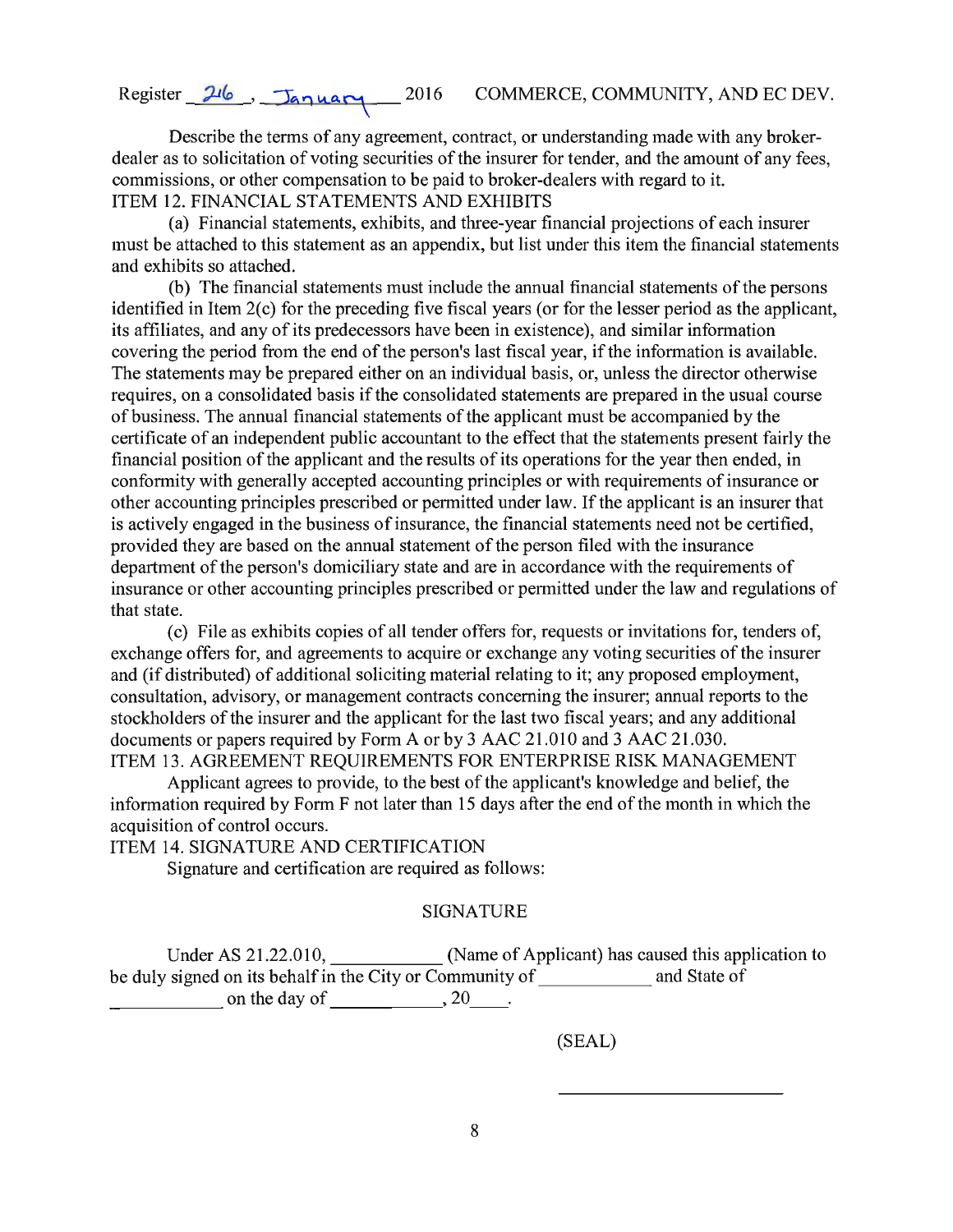(Name of Applicant)

 $\n By \n (Name) \n (Title)$ (Name)

Attest:

(Signature of Officer)

(Title)

## **CERTIFICATION**

The undersigned deposes and says that the undersigned has duly executed the attached application dated 5.20 , for and on behalf of (Name of Applicant); that the undersigned is the (Title of Officer) of the company; and that the undersigned is authorized to execute and file the instrument. The undersigned further says that the undersigned is familiar with the instrument and the contents of it and that the facts stated in it are true to the best of the undersigned's knowledge, information, and belief. (Signature)

(Type or print name below)

(Eff. 6/30/77, Register 62; am 10/21/92, Register 124; am 1. 1. 2. *joulf.* , Register 2. *p.* 

**Authority:** AS 21.06.090 AS 21.22.130

3 AAC 21.080 is amended to read:

3 AAC **21.080. Acquisition of AS 21.22.0lO(j)** [AS **21.22.0lO(h)] insurers.** (a) If the

person being acquired is a ["]domestic insurer["] solely because of the provisions of

**AS 21.22.010(j)** [AS 21.22.010(h)], the name of the domestic insurer on the cover page must be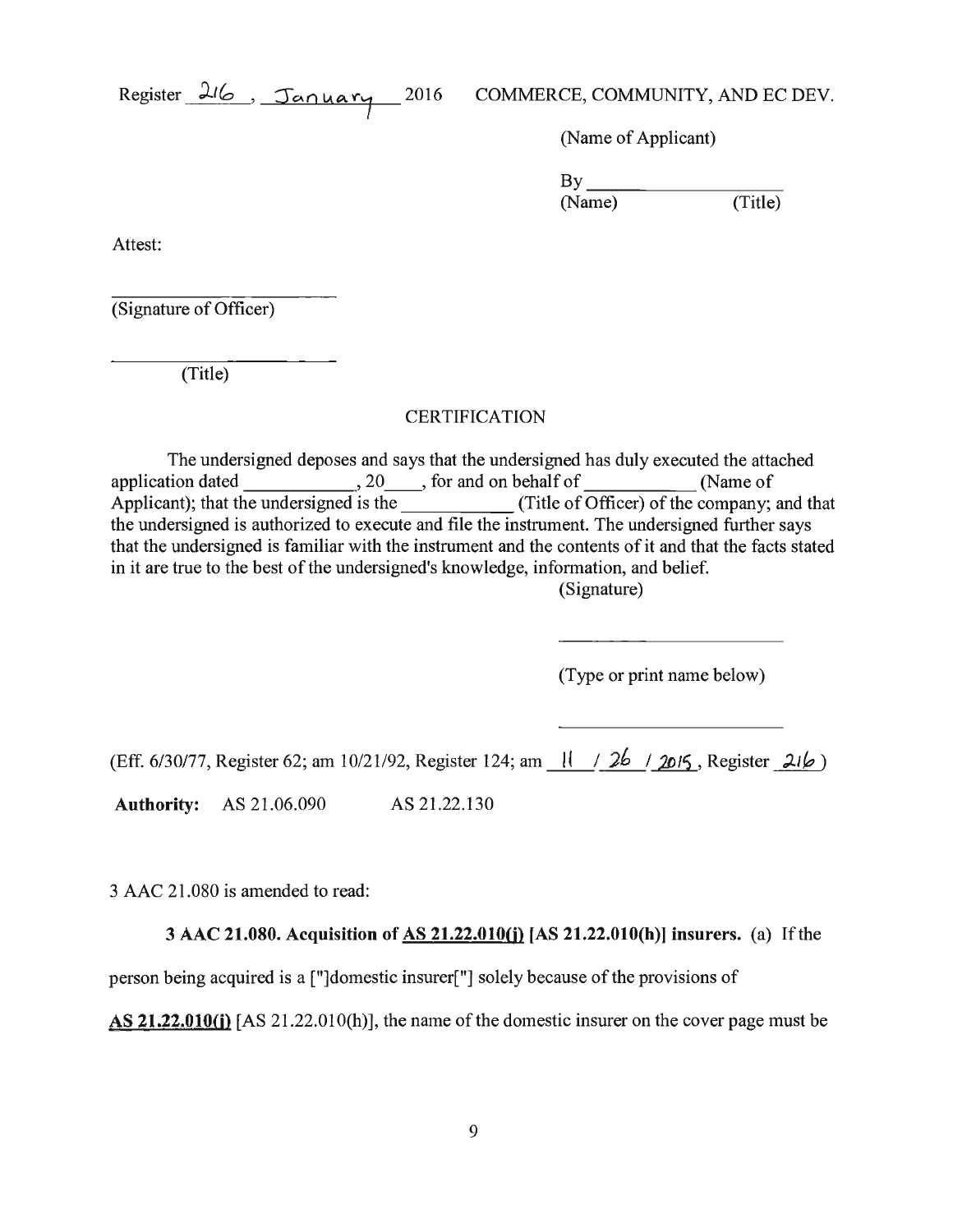Register 216, January 2016 COMMERCE, COMMUNITY, AND EC DEV. indicated substantially as in the following example: "ABC Insurance Company, a subsidiary of XYZ Holding Company."

(b) Where an AS **21.22.0lO(j)** [AS 21.22.0IO(h)] insurer is being acquired, references to "the insurer" contained in Form A refer to both the domestic subsidiary insurer and the person being acquired. (Eff. 6/30/77, Register 62; am  $\left| \frac{1}{26}, \frac{26}{5}, \text{ Register } 216 \right\rangle$ 

**Authority:** AS 21.06.090 AS 21.22.130

3 AAC 21.090 is repealed and readopted to read:

3 AAC **21.090. Annual registration of insurers; statement filing; Form B.** Except as provided in 3 AAC 21.110, an insurer required to file an annual registration statement under AS 21.22.060 shall furnish the required information on Form B, made part of this section in substantially the following form:

# FORMB

## INSURANCE HOLDING COMPANY SYSTEM ANNUAL REGISTRATION STATEMENT

Filed with the Insurance Division/Department of the State of

By

(Name of Registrant)

On behalf of the Following Insurance Companies

Name

Address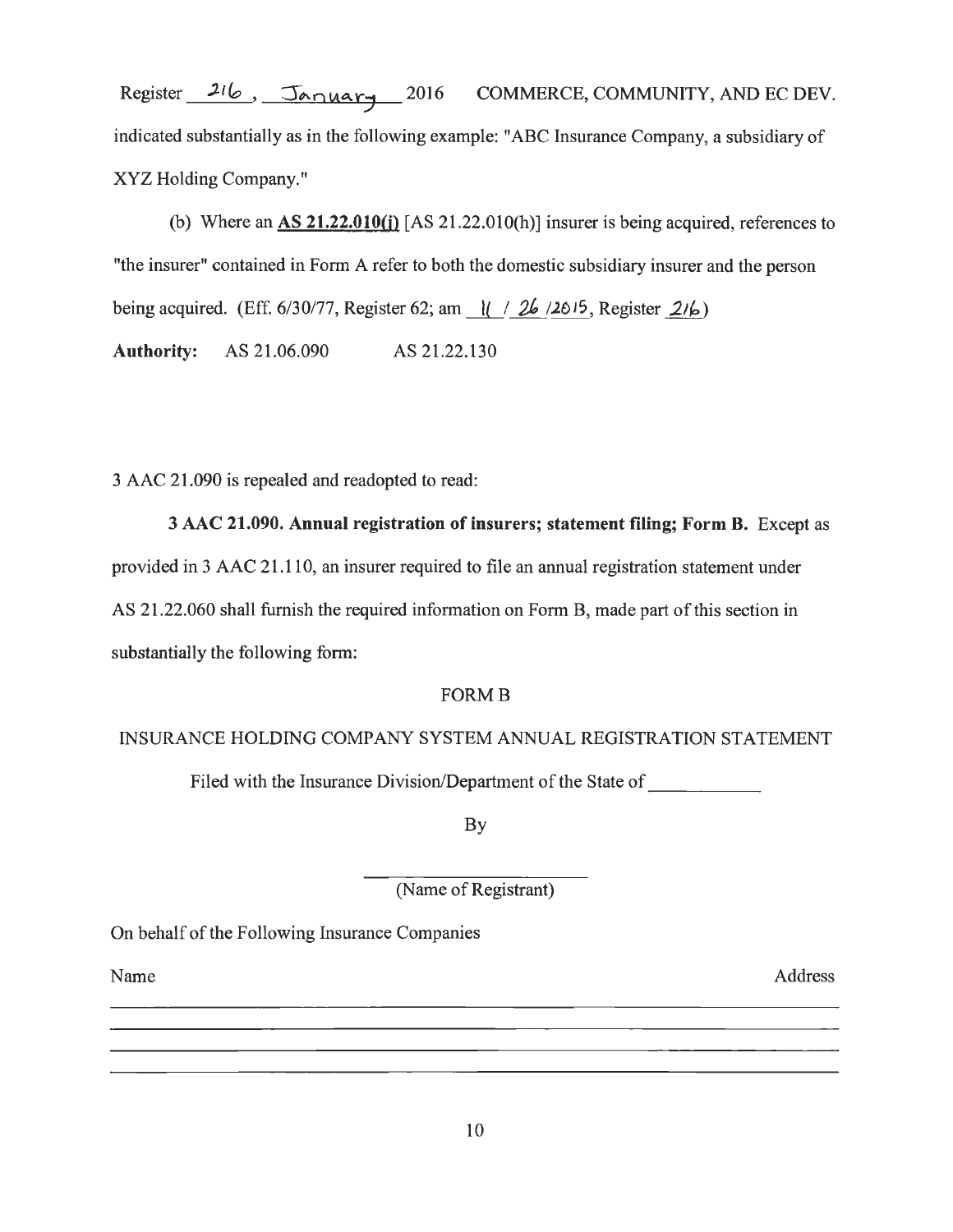Date: 20

Name, Title, Address, Electronic Mail Address, and Telephone Number of Individual to Whom Notices and Correspondence Concerning This Statement Should be Addressed:

#### ITEM 1. IDENTITY AND CONTROL OF REGISTRANT

Furnish the exact name of each insurer registering or being registered (hereinafter called "the registrant"); the home office address and principal executive offices of each registrant; the date on which each registrant became part of the insurance holding company system; and the method by which control of each registrant as acquired and is maintained.

# ITEM 2. ORGANIZATION CHART

Furnish a chart or listing that clearly presents the identity of and interrelationship of each affiliated person within the insurance holding company system. The chart or listing must show the percentage of each class of voting securities of each affiliate that is directly or indirectly owned by another affiliate. If control of any person within the system is maintained other than by the ownership or control of voting securities, indicate the basis of the control. Indicate the type of organization (e.g., corporation, trust, partnership) and the state or other jurisdiction of domicile of each person specified in the chart or listing.

#### ITEM 3. THE ULTIMATE CONTROLLING PERSON

Furnish the following information about the ultimate controlling person in the insurance holding company system:

(a) name;

(b) home office address;

( c) principal executive office address;

(d) the organizational structure of the person, i.e., corporation, partnership, individual, trust, etc.;

( e) the principal business of the person;

( f) the name and address of a person who holds or owns 10 percent or more of any class of voting security, the class of the security, the number of shares held of record or known to be beneficially owned, and the percentage of class so held or owned; and

(g) if a court proceeding involving a reorganization or liquidation is pending, the title and location of the court, the nature of the proceeding, and the date when commenced. ITEM 4. BIOGRAPHICAL INFORMATION

If the ultimate controlling person is a corporation, an organization, a limited liability company, or other legal entity, furnish the following information for the directors and executive officers of the ultimate controlling person: the individual's name, address, and principal occupation; all offices and positions held during the past five years, and any conviction of a crime other than a minor traffic violation. If the ultimate controlling person is an individual, furnish the individual's name and address, the individual's occupation and all offices and positions held during the past five years, and any conviction of a crime other than a minor traffic violation.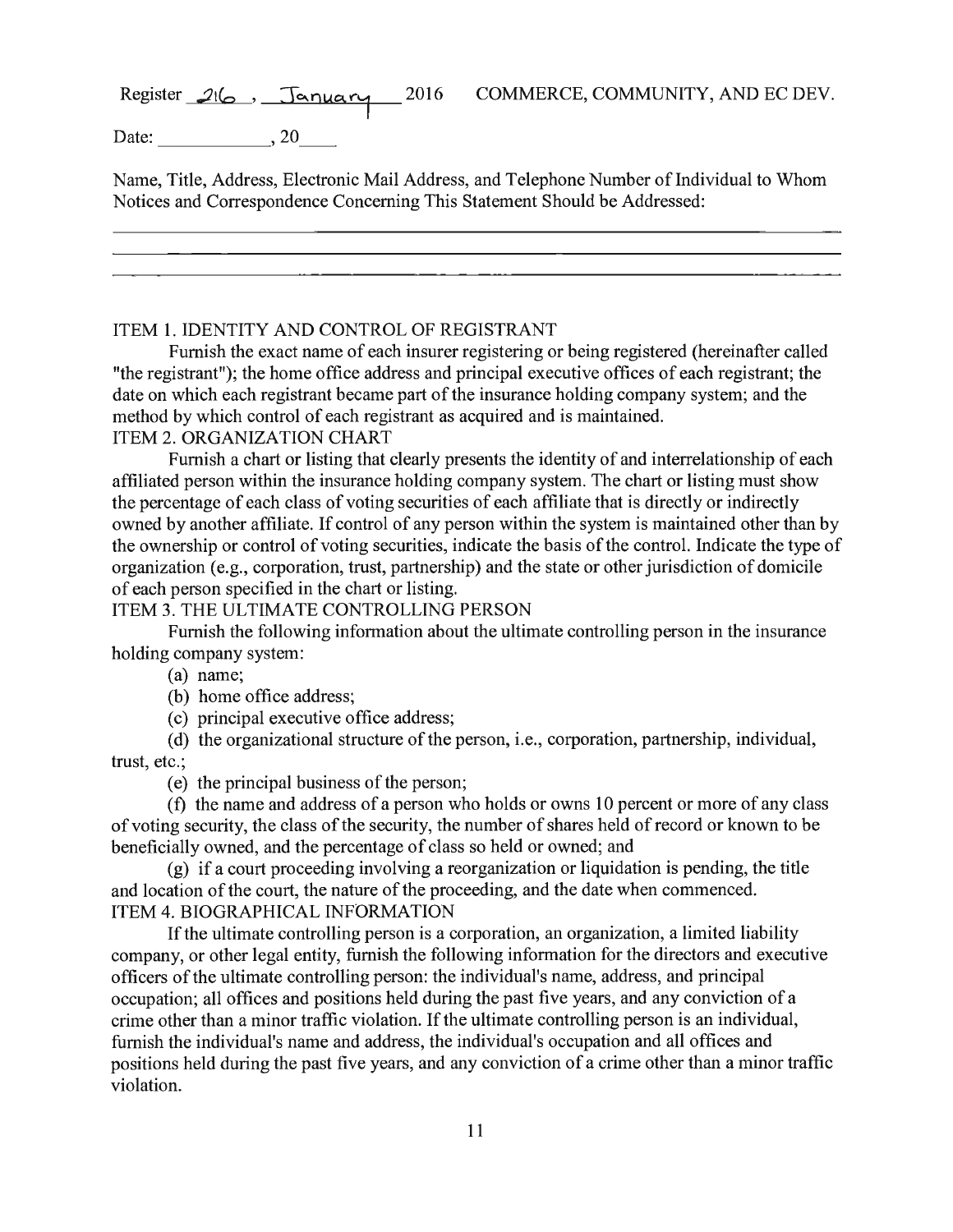## ITEM 5. TRANSACTIONS AND AGREEMENTS

Briefly describe the following agreements in force, and transactions currently outstanding or which have occurred during the last calendar year between the registrant and its affiliates:

(a) a loan, other investment, or a purchase, sale, or exchange of securities of the affiliate by the registrant or of the registrant by its affiliate;

(b) a purchase, sale, or exchange of assets;

(c) a transaction not in the ordinary course of business;

( d) a guarantee or undertaking for the benefit of an affiliate that results in an actual contingent exposure of the registrant's assets to liability, other than an insurance contract entered into in the ordinary course of the registrant's business;

(e) a management agreement, service contract, or cost-sharing arrangement;

- ( f) a reinsurance agreement;
- (g) dividends and other distributions to shareholders;
- (h) a consolidated tax allocation agreement; and

(i) a pledge of the registrant's stock or of the stock of a subsidiary or controlling affiliate for a loan made to a member of the insurance holding company system.

Information need not be disclosed if the information is not material. A sale, purchase, exchange, loan, or extension of credit, investment, or guarantee involving one-half of one percent or less of the registrant's admitted assets as of the immediately preceding 31st day of December is not material.

The description of a transaction must be in a manner that permits proper evaluation by the director and must include at least the following: the nature and purpose of the transaction, the nature and amount of any payment or transfer of assets between the registrant and its affiliates; the identity of each party to the transaction; and the relationship of the affiliated parties to the registrant.

#### ITEM 6. LITIGATION OR ADMINISTRATIVE PROCEEDINGS

If the ultimate controlling person or any of its directors or executive officers is a party to it or if the property of the ultimate controlling person or any of its directors or executive officers is the subject of it, give a brief description of any litigation or administrative proceedings of the following type, whether pending or concluded within the preceding fiscal year, including the names of the parties, the case number, and the court or agency in which the litigation or proceeding is or was pending:

(a) a criminal prosecution or administrative proceeding by a governmental agency or authority that may be relevant to the trustworthiness of any party to it; or

(b) a proceeding that may have a material effect upon the solvency or capital structure of the ultimate holding company including bankruptcy, receivership, or other corporate reorganization.

#### ITEM 7. STATEMENT REGARDING PLAN OR SERIES OF TRANSACTIONS

The insurer shall furnish a statement affirming that the transactions entered into since the filing of the prior year's annual registration statement are not part of a plan or series of like transactions, the purpose of which is to avoid statutory threshold amounts and the review that might otherwise occur.

## ITEM 8. FINANCIAL STATEMENTS AND EXHIBITS

(a) Attach financial statements and exhibits to this form as an appendix, and list those attachments under this item.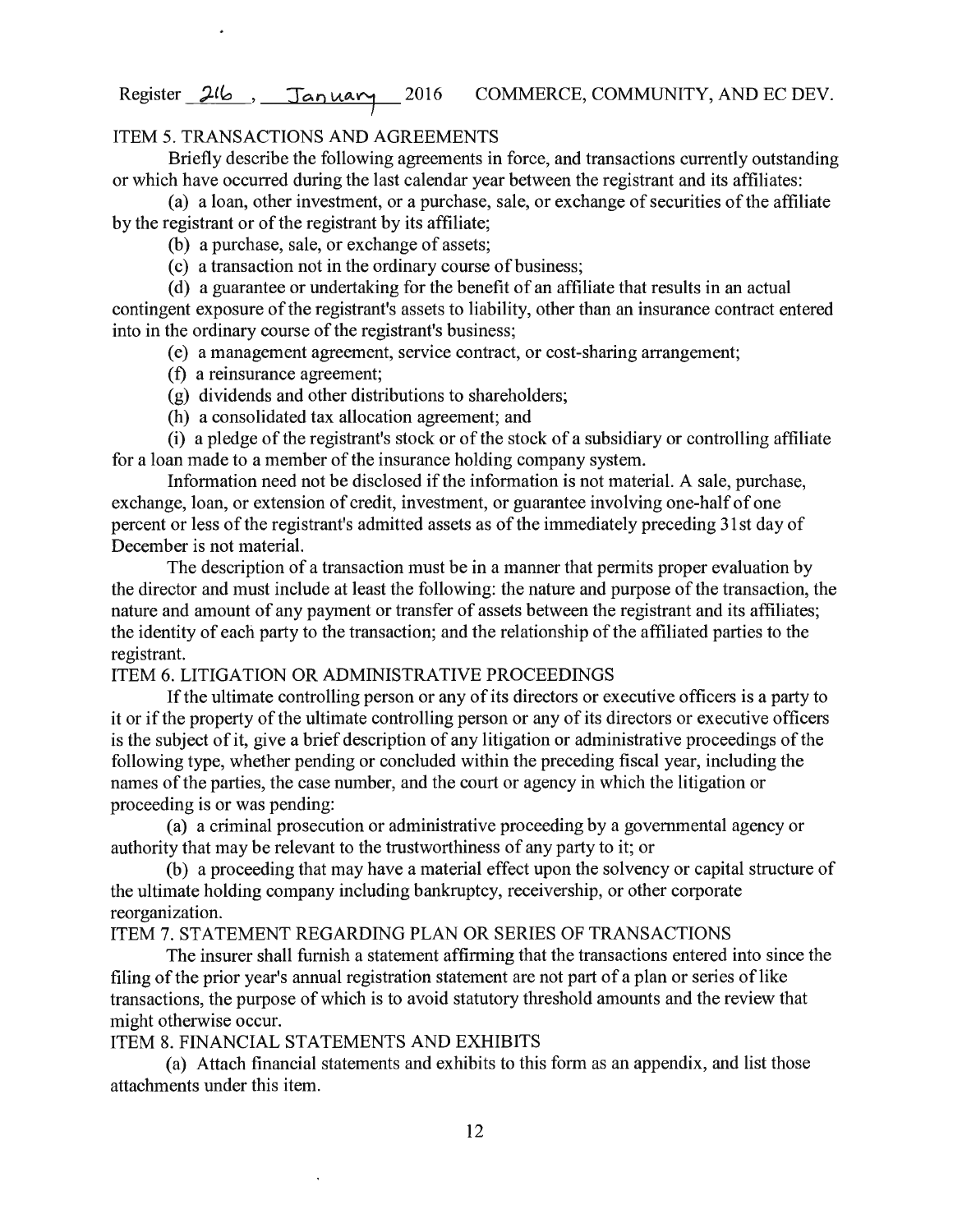(b) If the ultimate controlling person is a corporation, an organization, a limited liability company, or other legal entity, the financial statements must include the annual financial statements of the ultimate controlling person in the insurance holding company system as of the end of the person's latest fiscal year.

If the annual financial statements for the latest fiscal year are not available at the time of the initial registration, annual financial statements for the previous fiscal year and similar financial information available for the subsequent period must be filed. The financial statements may be prepared on either an individual basis or a consolidated basis if the consolidated statements are prepared in the usual course of business, unless the director requires otherwise.

Other than the immediately preceding paragraph, the financial statement must be filed in the standard form and format adopted by the National Association of Insurance Commissioners, unless an alternative form is accepted by the director. Documentation and financial statements filed with the Securities and Exchange Commission or financial statements audited in conformity with generally accepted accounting principles will be considered by the director to be an appropriate form and format.

Unless the director permits otherwise, the annual financial statements must be accompanied by the certificate of an independent public accountant declaring that the statements fairly present the financial position of the ultimate controlling person and their results of its operations for the year then ended, in conformity with generally accepted accounting principles, requirements of insurance, or other accounting principles prescribed by or permitted under law. If the ultimate controlling person is an insurer that is actively engaged in the business of insurance, the annual financial statements need not be certified, provided they are based on the annual statement of the insurer filed with the insurance department of the insurer's domiciliary state and meet the requirements of insurance or other accounting principles prescribed by or permitted under the law of that state.

An ultimate controlling person who is an individual may file personal financial statements that have been reviewed rather than audited by an independent public accountant. The review must be conducted in accordance with the most recently adopted *Statements on Standards for Accounting and Review Services, AR Section 90, Review of Financial Statements* issued by the American Institute of Certified Public Accountants. Personal financial statements must be accompanied by the independent public accountant's Standard Review Report stating that the accountant is not aware of any material modifications that should be made to the financial statements in order for the statements to be in conformity with generally accepted accounting principles.

( c) Exhibits must include copies of the latest annual reports to the shareholders of the ultimate controlling person and proxy material used by the ultimate controlling person, as well as any additional documents or papers required by Form B or by 3 AAC 21.010 and 3 AAC 21.030. ITEM 9. FORM C REQUIRED

Form C, Summary of Changes to Registration Statement, must be prepared and filed with this Form B.

ITEM 10. SIGNATURE AND CERTIFICATION

Signature and certification are required as follows:

#### SIGNATURE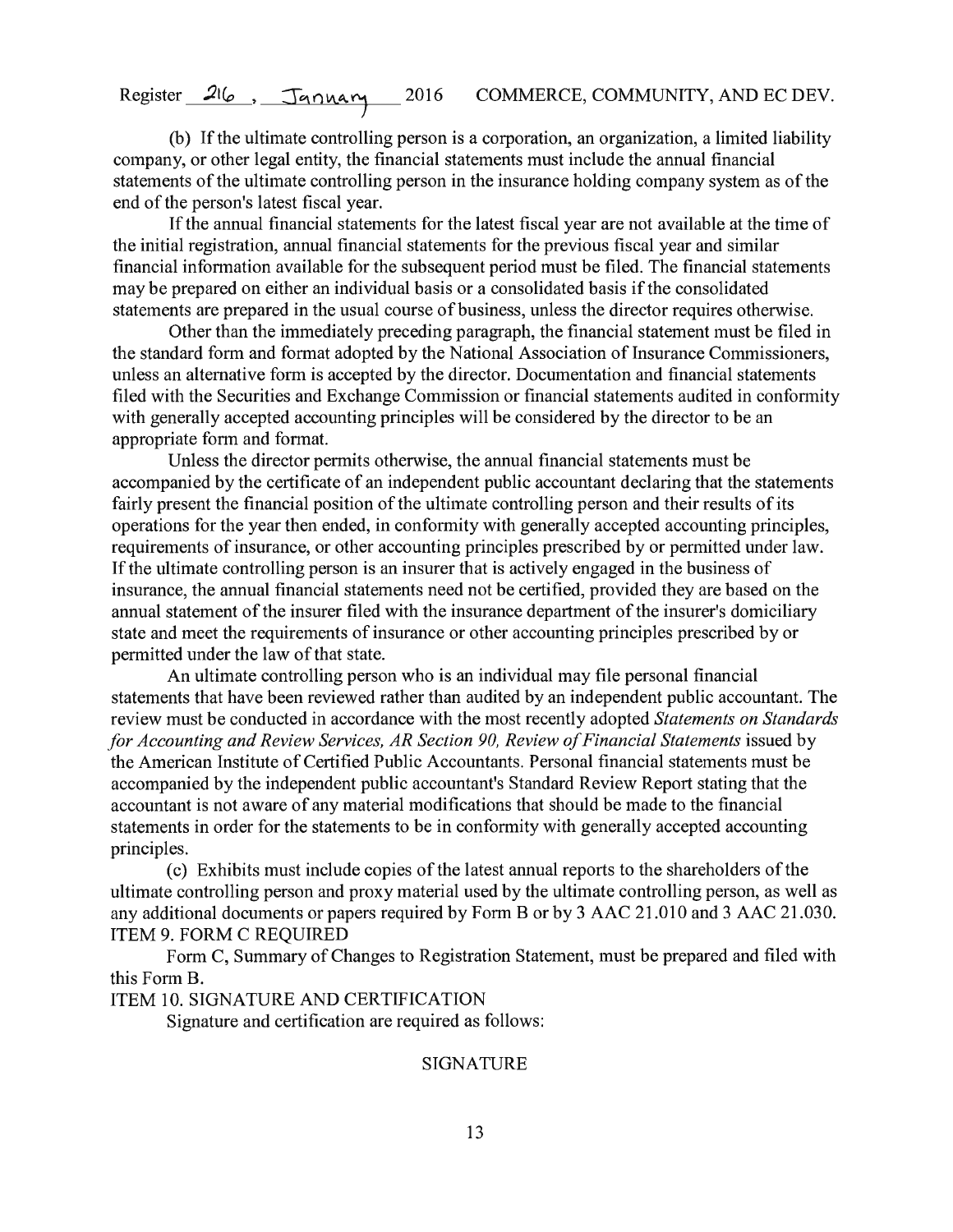Under AS 21.22.060, the registrant has caused this annual registration statement to be signed on its behalf in the City or Community of  $\frac{1}{\sqrt{1-\frac{1}{n}}}$  and State of  $\frac{1}{\sqrt{1-\frac{1}{n}}}$  on the day of

(SEAL)

(Name of Registrant)

 $By$ <sub>\_\_\_\_</sub> (Title) (Name)

Attest:

(Signature of Officer)

(Title)

### **CERTIFICATION**

The undersigned deposes and says that the undersigned duly executed the attached registration statement dated , 20 \_\_ , for and on behalf of (Name of Company); that the undersigned is the \_\_\_\_\_\_\_\_\_\_\_\_\_(Title of Officer) of the company; and that the undersigned is authorized to execute and file the instrument. The undersigned further says that the undersigned is familiar with the instrument and the contents of it and that the facts stated in it are true to the best of the undersigned's knowledge, information, and belief.

(Signature)

(Type or print name below)

(Eff. 6/30/77, Register 62; am 10/21/92, Register 124; am /I I *\_2k\_;* <sup>2015</sup> , Register *J.tk* )

**Authority:** AS 21.06.090 AS 21.22.130

3 AAC 21.095 is repealed: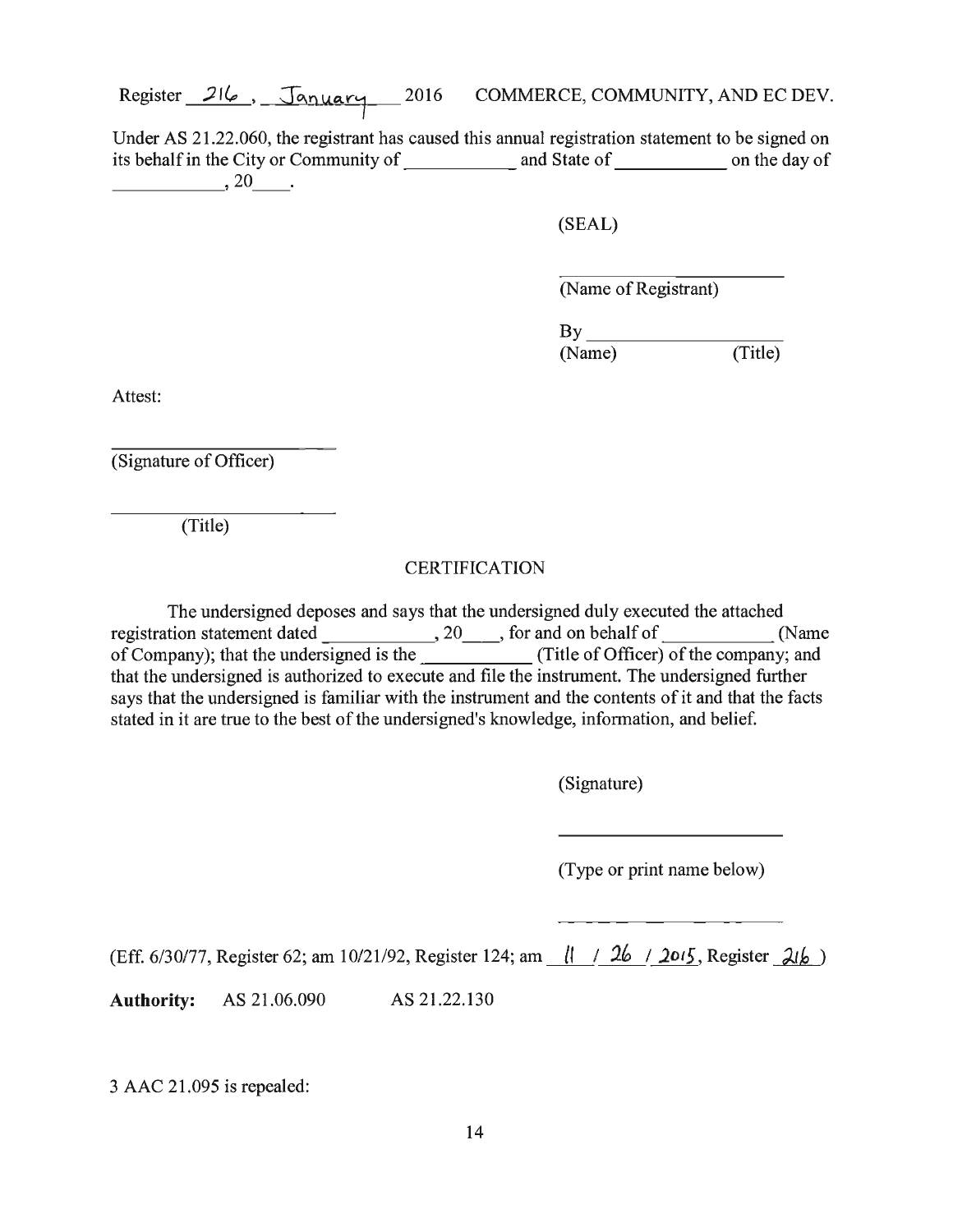Register 216, January 2016 COMMERCE, COMMUNITY, AND EC DEV. 3 AAC 21.095. Annual registration of insurers. Repealed. (Eff. 10/21/92, Register 124; repealed  $\frac{11}{26}$  / 26 / 2015, Register 216)

3 AAC 21.100 is repealed and readopted to read:

3 AAC 21.100. Amendments to Form B. (a) An amendment to Form B must be filed with the division not later than 15 days after the end of any month in which there is a material change to the information provided in the annual registration statement.

(b) An amendment to Form B must be filed in the format of the original form identifying only those items that are being amended. An amendment to Form B must include on the top of the cover page the phrase: "Amendment No ... to:" and must indicate the date of the amendment and not the date of the original filing. (Eff. 6/30/77, Register 62; am 10/21/92, Register 124; am 11 / 26 / 2015, Register 216

Authority: AS 21.06.090 AS 21.22.060 AS 21.22.130

3 AAC 21.120 is repealed:

3 AAC 21.120. Exemptions. Repealed. (Eff. 6/30/77, Register 62; repealed  $11 / 26 / 2015$ , Register  $216$ )

The introductory language of 3 AAC 21.140(a) is amended to read:

(a) A request [REQUESTS] for approval of an extraordinary dividend [DIVIDENDS] or an [ANY OTHER] extraordinary distribution [DISTRIBUTIONS] to shareholders must include the following:

 $...$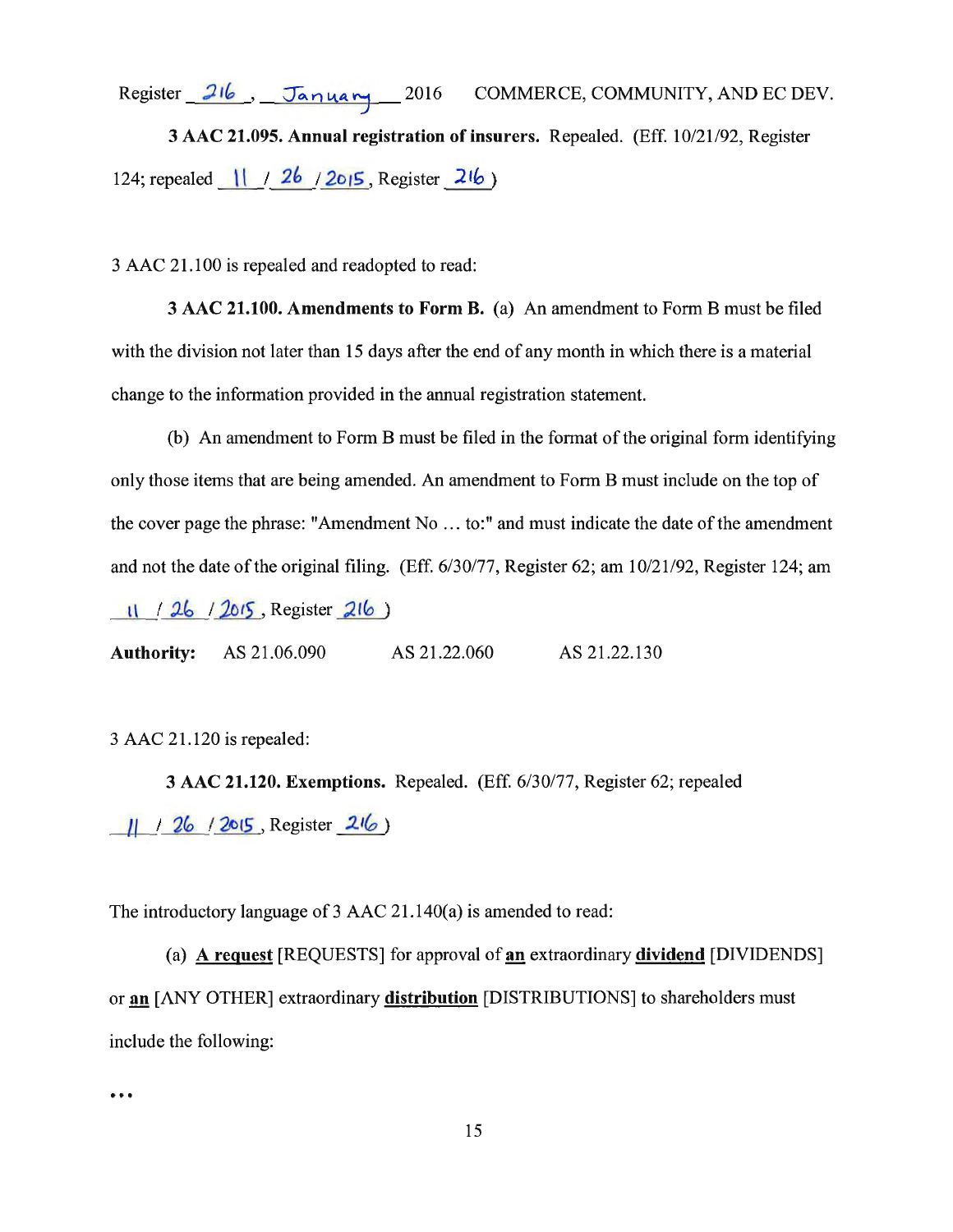$3$  AAC  $21.140(b)$  is amended to read:

(b) Subject to AS 21.22.100, a registered insurer shall report to the director all dividends and other distributions to shareholders **not later than 15** [WITHIN TWO] business days following their declaration and shall include the information required in (a)(4) of this section. The report of a dividend or distribution that is not extraordinary may be in the form of a letter and is not subject to the requirements under 3 AAC 21.185. The report of an extraordinary dividend must meet the requirements of this section and 3 AAC 21.185. (Eff. 6/30/77, Register 62; am 10/21/92, Register 124; am 6/11/2006, Register 178; am \_ l\_l *\_/A\_j* 2015 , Register  $21\varphi$ )

**Authority:** AS 21.06.090 AS 21.22.100 AS 21.22.130

3 AAC 21.170 is repealed:

3 AAC **21.170. Subsidiaries of domestic insurers.** Repealed. (Eff. 10/21 /92, Register 124; repealed <u>| | | 26 | 26/5</u>, Register 216 )

3 AAC 21.180 is repealed and readopted to read:

# 3 AAC **21.180. Summary of registration statement filing; Form** C. An insurer required to file a statement under AS 21.22.060 shall also furnish the required information on Form C, made a part of this section in substantially the following form:

#### FORMC

## SUMMARY OF CHANGES TO REGISTRATION STATEMENT

Filed with the Insurance Division/Department of the State of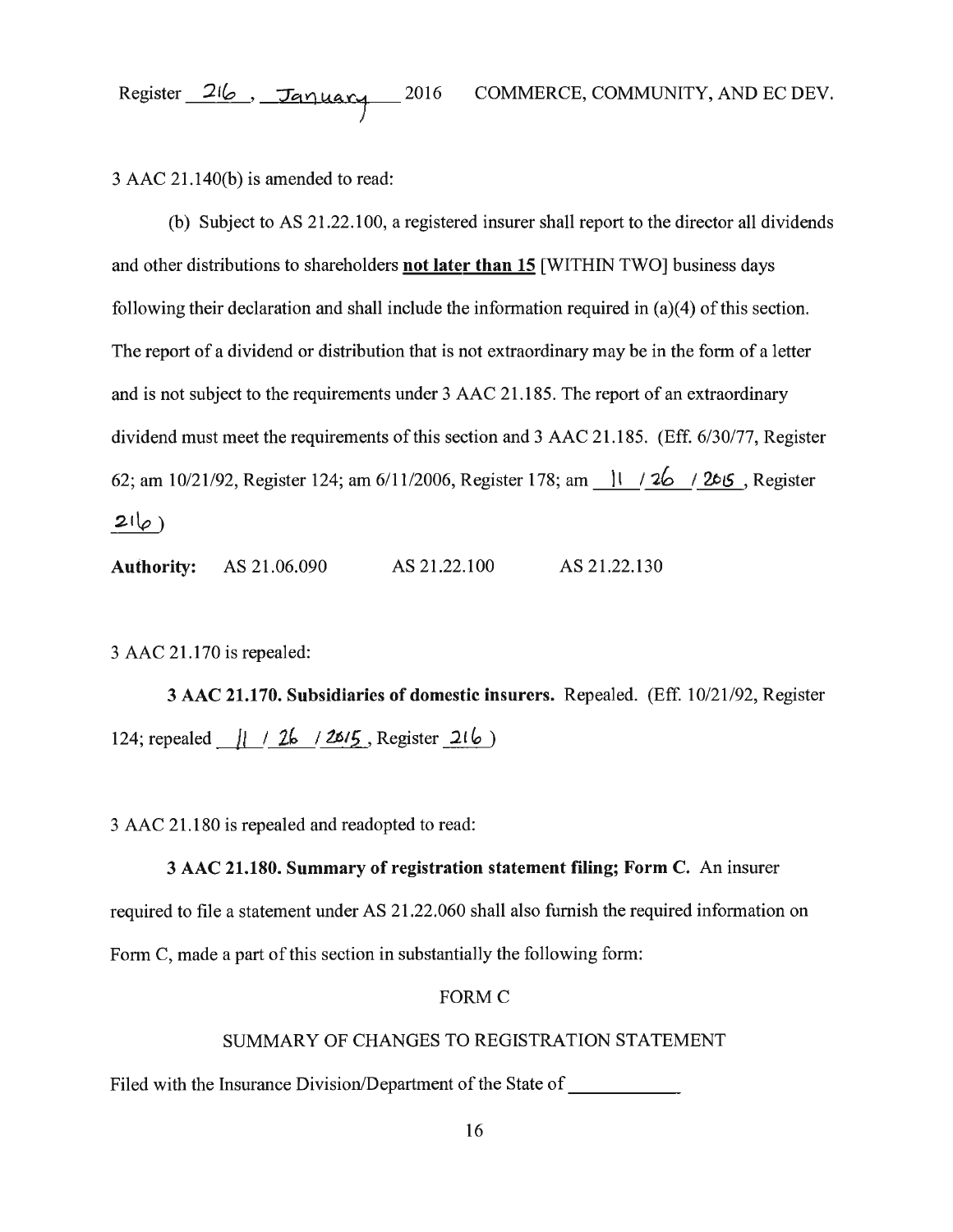By

(Name of Registrant)

#### On Behalf of the Following Insurance Companies

<u> La Carlo de Carlo de la Carlo de la Carlo de la Carlo de la Carlo de la Carlo de la Carlo de la Carlo de la C</u>

Name Address

Date:  $20$ 

Name, Title, Address, Electronic Mail Address, and Telephone Number of Individual to Whom Notices and Correspondence Concerning This Statement Should be Addressed:

<u>a sa mga pagalang ng mga sangguna ng mga pagbagayang ng mga pagpagayang ng mga pagpagayang ng mga paggalang ng </u>

Furnish a brief description of all items in the current registration statement that represent changes from the most recently filed registration statement. The description must be in a manner to permit the proper evaluation by the director, and must include specific references to item numbers in the annual registration statement and to the terms contained in it.

Changes occurring under Item 2 of Form B, to the extent that changes in the percentage of each class of voting securities held by each affiliate are concerned, need only be included where the changes are ones that result in ownership or holdings of 10 percent or more of voting securities, loss or transfer of control, or acquisition or loss of partnership interest.

Changes occurring under Item 4 of Form B need only be included when an individual is made a director or executive officer of the ultimate controlling person for the first time; a director's or executive officer's responsibilities for the ultimate controlling person are terminated; or an individual is named president, chief executive officer, treasurer, or chief financial officer of the ultimate controlling person.

If a transaction disclosed on the prior year's annual registration statement has been changed, the nature of the change must be included. If a transaction disclosed on the prior year's annual registration statement has been completed, furnish the mode of completion and any flow of funds between affiliates resulting from the transaction.

The insurer shall furnish a statement affirming that transactions entered into since the filing of the prior registration statement are not part of a plan or series of like transactions the purpose of which is to avoid statutory threshold amounts and the review that might otherwise occur.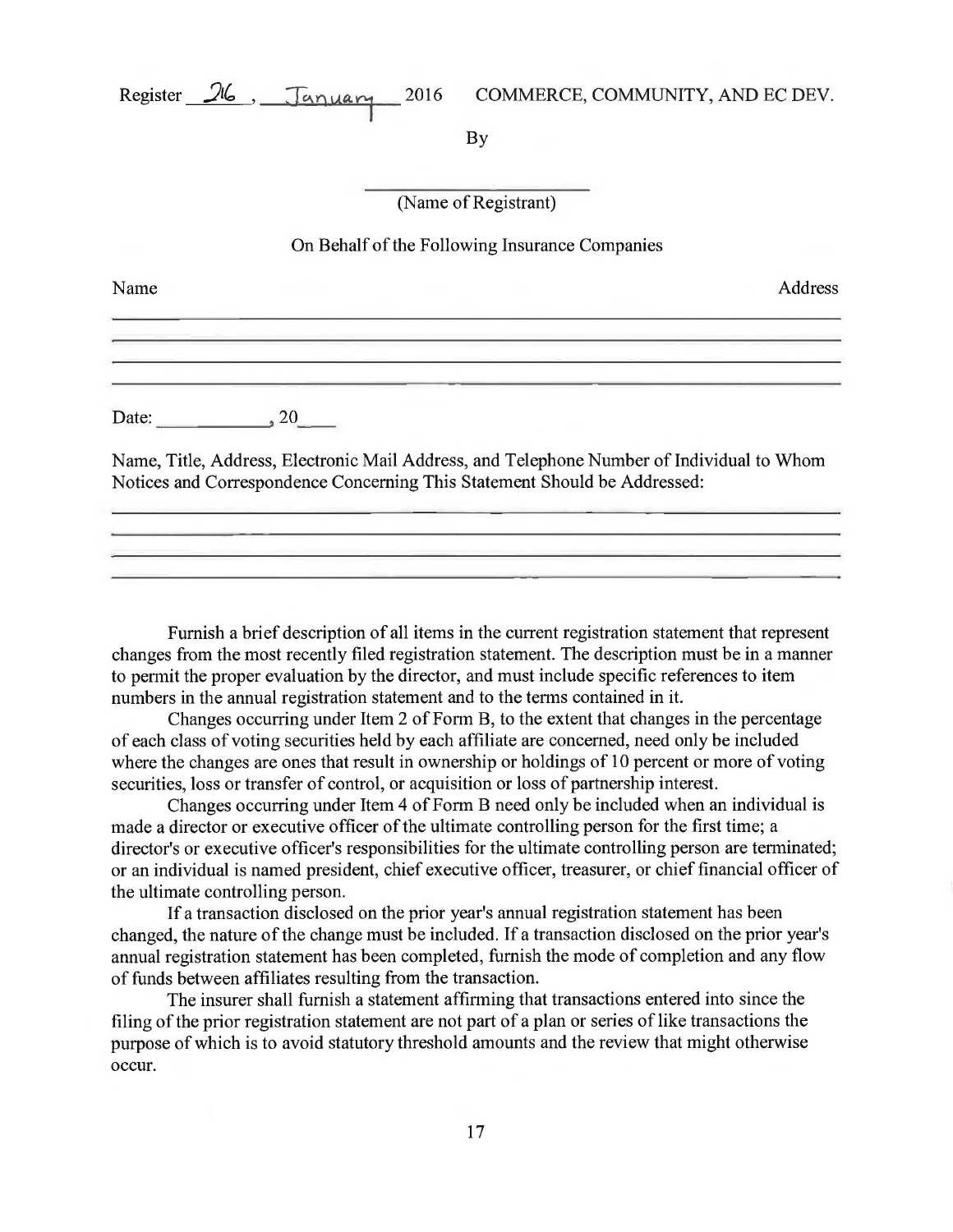## SIGNATURE AND CERTIFICATION

Signature and certification are required as follows:

## SIGNATURE

Under AS 21.22.060, the registrant has caused this summary of changes to registration statement to be signed on its behalf in the City or Community of and State of on the day of  $\frac{20}{\epsilon}$ .

(SEAL)

(Name of Registrant)

 $\mathbf{B}$ y (Name)

(Title)

Attest:

(Signature of Officer)

(Title)

# CERTIFICATION

The undersigned deposes and says that the undersigned has duly executed the attached summary of registration statement dated 20 \_\_ , for and on behalf of (Name of Company); that the undersigned is the (Title of Officer) of the company; and that the undersigned is authorized to execute and file the instrument. The undersigned further says that the undersigned is familiar with the instrument and the contents of it and that the facts stated in it are true to the best of the undersigned's knowledge, information, and belief.

(Signature)

(Type or print name below)

(Eff. 10/21/92, Register 124; am  $\left| \frac{1}{26} \right|$ . **10**<sup>5</sup>, Register *J. (b)*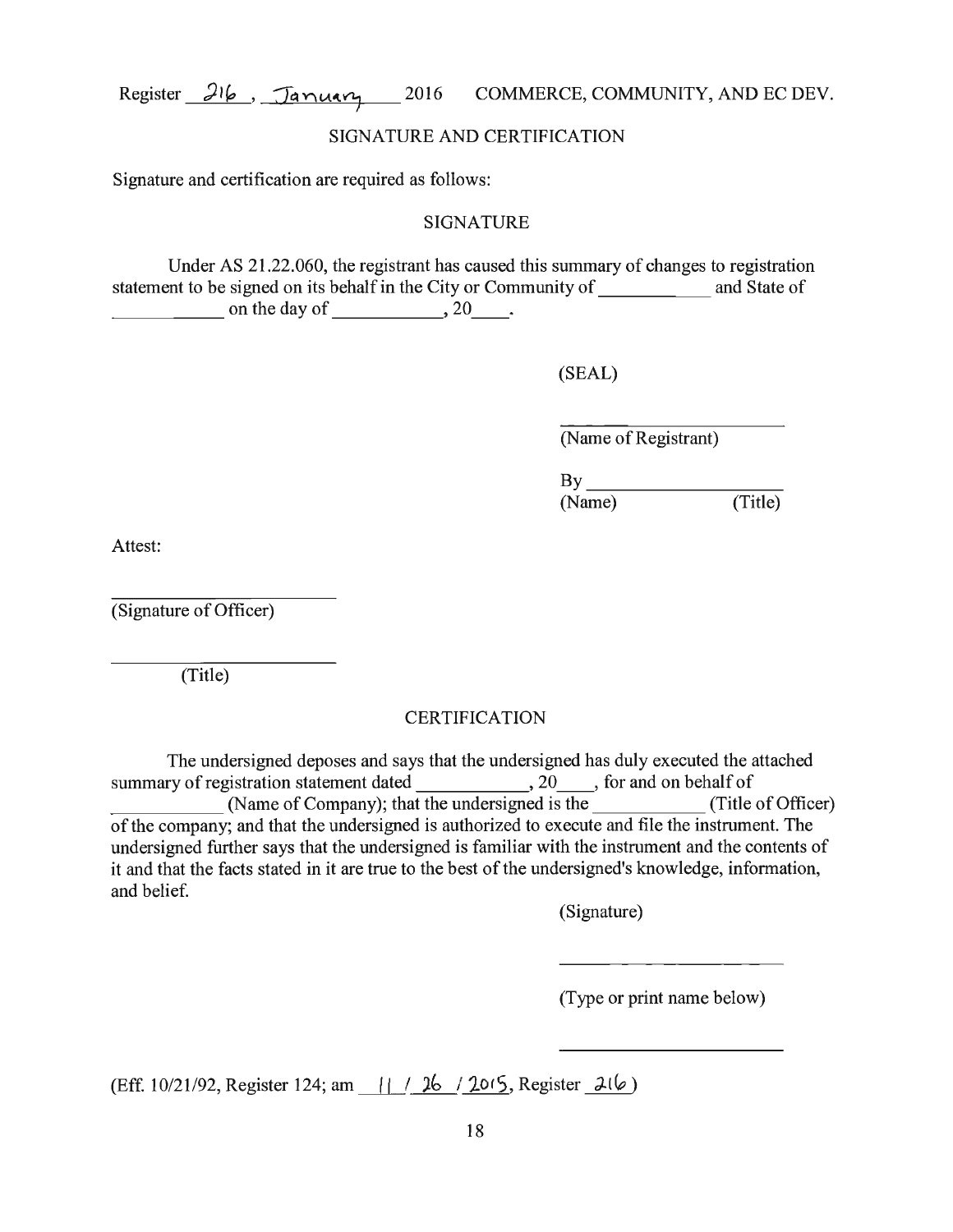# Register 216, January 2016 Authority: AS 21.06.090 AS 21.22.060 AS 21.22.130 COMMERCE, COMMUNITY, AND EC DEV.

3 AAC 21.185 is repealed and readopted to read:

# 3 AAC 21.185. Transactions subject to prior notice; required or voluntary requests

for approval or pre-approval; notice filing; Form D. (a) An insurer required to give notice of a proposed transaction under AS 21.22.080 - 21.22.105 or desiring voluntary approval or preapproval of a transaction under AS 21 shall furnish the required information on Form D, made a part of this section in substantially the following form:

# FORMD

# PRIOR NOTICE OF A TRANSACTION

Filed with the Insurance Division/Department of the State of

By

(Name of Registrant)

# On Behalf of the Following Insurance Companies

Name Address

Date: 1. 20

Name, Title, Address, Electronic Mail Address, and Telephone Number of Individual to Whom Notices and Correspondence Concerning This Statement Should be Addressed:

<u> 1989 - Johann Stoff, deutscher Stoff, der Stoff, der Stoff, der Stoff, der Stoff, der Stoff, der Stoff, der S</u>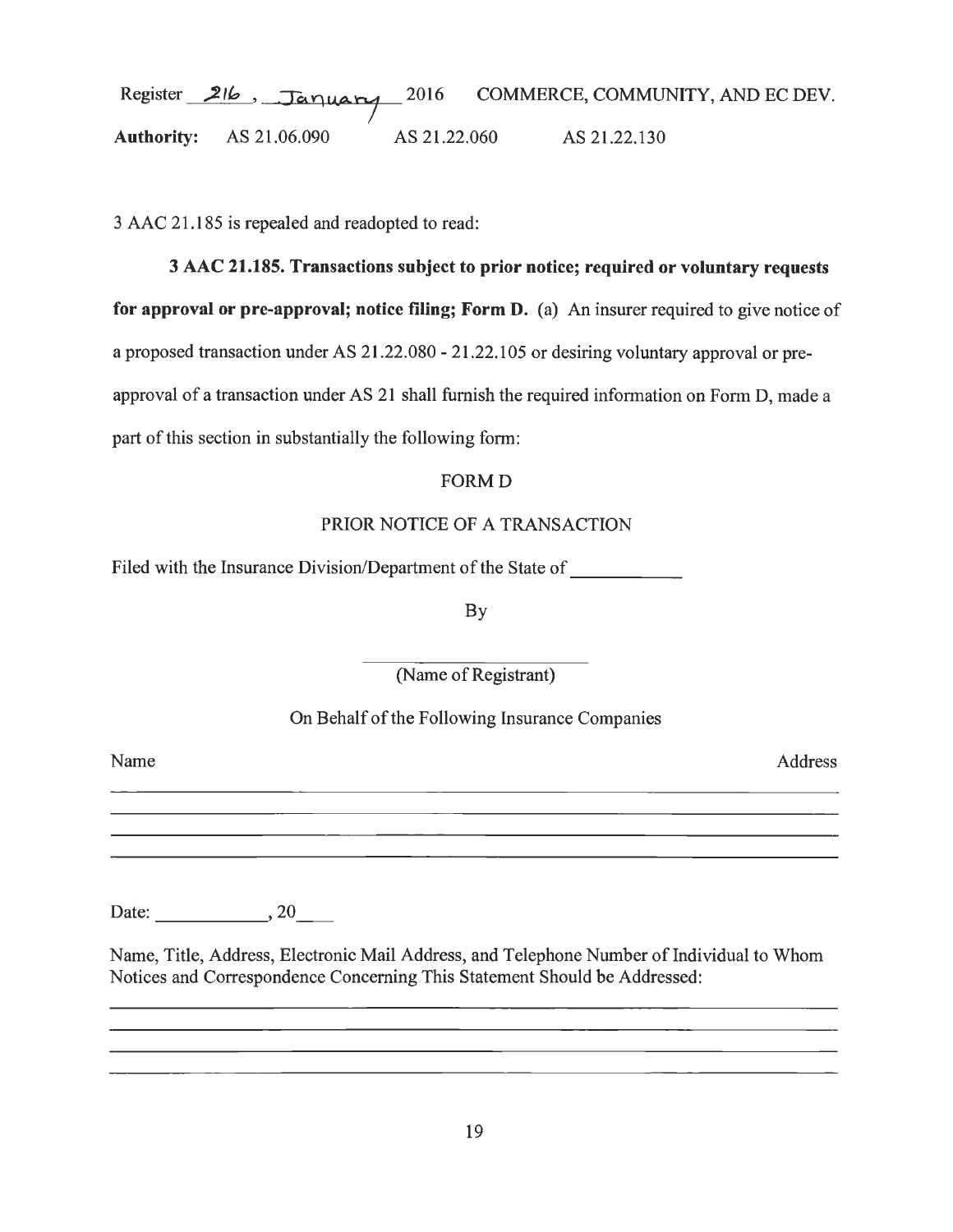## ITEM 1. IDENTITY OF PARTIES TO TRANSACTION

Furnish the following information for each party to the transaction:

- (a) name:
- (b) home office address;
- ( c) principal executive office address;
- (d) the organizational structure (i.e., corporation, partnership, individual, trust, etc.);
- (e) a description of the nature of the party's business operations;

(f) relationship, if any, the insurer filing the notice or requesting the approval or preapproval may have with another party to the transaction, including any ownership or debtor/creditor interest another party to the transaction may have in the insurer or the insurer may have in another party to the transaction; and

(g) where the transaction is with a non-affiliate, the name of an affiliate that will receive, in whole or substantial part, the proceeds of the transaction.

## ITEM 2. DESCRIPTION OF THE TRANSACTION

Furnish the following information for each transaction for which notice is being given:

(a) citation of the statute section, subsection, or paragraph under which the notice is being given or the request for approval or pre-approval, either required or voluntary, is being made;

(b) a list of any other statutes applicable to the transaction;

( c) a statement of the nature of the transaction;

(d) a statement of how the transaction meets the "fair and reasonable" standard of AS 21.22.080(1); and

( e) the proposed effective date of the transaction.

ITEM 3. SALES, PURCHASES, EXCHANGES, LOANS, EXTENSIONS OF CREDIT, GUARANTEES, OR INVESTMENTS

Furnish a brief description of the amount and source of funds, securities, property, or other consideration involved in the sale, purchase, exchange, loan, extension of credit, guarantee, or investment related to the transaction, a statement of whether a provision exists for purchase by the insurer filing notice, by any party to the transaction, or by any affiliate of the insurer filing notice; a description of the terms of any securities being received; and a description of any other agreements relating to the transaction such as service contracts or consulting agreements. If the transaction involves consideration other than cash, furnish a description of the consideration, its cost, its fair market value, and an explanation of the basis for evaluation.

If the transaction involves a loan, extension of credit, or a guarantee, furnish a description of the maximum amount that the insurer will be obligated to make available under the loan, extension of credit, or guarantee; the date on which the credit or guarantee will terminate; and any provision for the accrual or deferral of interest.

If the transaction involves an investment, guarantee, or other arrangement, state the time period during which the investment, guarantee, or other arrangement will remain in effect, including any provision for an extension or renewal. Furnish a brief statement regarding the effect of the transaction upon the insurer's surplus.

Unless otherwise required by the director or required by statute, a notice is not required if, as of the last December 31st, the maximum amount that can be outstanding or for which the insurer can be legally obligated under the loan, extension of credit, or guarantee is less than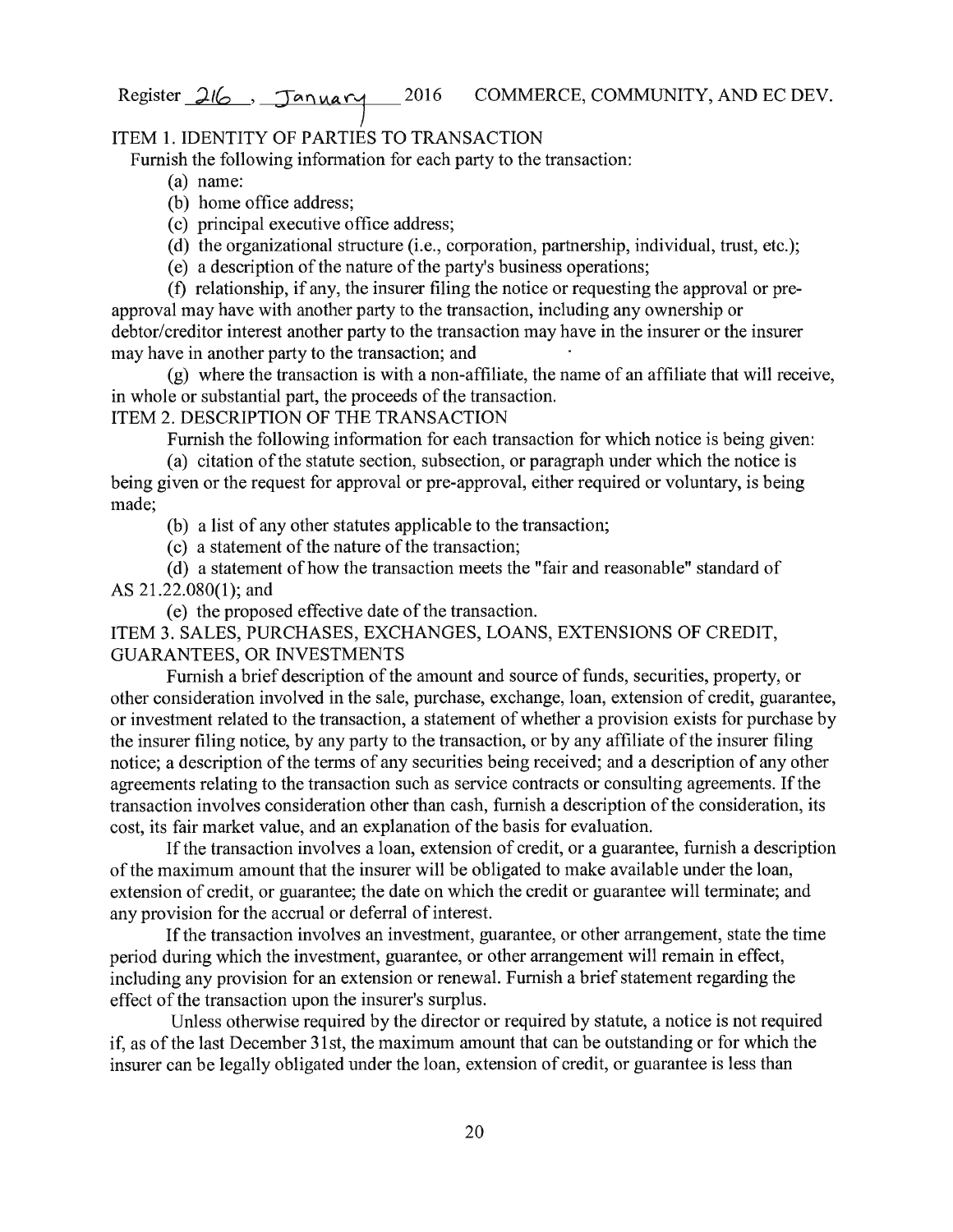(a) for non-life insurers, either three percent of the insurer's admitted assets or 25 percent of surplus as regards policyholders, whichever is less, or

(b) for life insurers, three percent of the insurer's admitted assets.

ITEM 4. LOANS OR EXTENSIONS OF CREDIT TO A NON-AFFILIATE

If the transaction involves a loan or extension of credit to a person that is not an affiliate, furnish a brief description of the agreement or understanding in which the proceeds of the proposed transaction, in whole or substantial part, are to be used to make a loan or extension of credit to, purchase the assets of, or make an investment in, an affiliate of the insurer making the loan or extension of credit. Specify in what manner the proceeds are to be used to loan to, extend credit to, purchase assets of, or make investments in an affiliate. Describe the amount and source of funds, securities, property, or other consideration for the loan or extension of credit and, if the transaction involves consideration other than cash, furnish a description of the consideration, its cost, its fair market value, and an explanation of the basis for evaluation. Furnish a brief statement regarding the effect of the transaction upon the insurer's surplus.

Unless otherwise required by the director or required by statute, a notice is not required if, as of the last December 31st, the loan or extension of credit is less than

(a) for non-life insurers, either three percent of the insurer's admitted assets or 25 percent of surplus as regards policyholders, whichever is less, or

(b) for life insurers, three percent of the insurer's admitted assets.

ITEM 5. REINSURANCE

If the transaction is a reinsurance agreement or modification of it under AS 21.22.085(a)(3)(B) or a reinsurance pooling agreement or modification to it as described under AS 21.22.085(a)(3)(A), furnish a description of the known and estimated amounts of liability to be ceded or assumed in a calendar year, the period of time during which the agreement is in effect, and a statement regarding whether an agreement or understanding exists between the insurer and non-affiliate that provides that a portion of the assets serving as consideration for the agreement will be transferred to one or more of the insurer's affiliates. Furnish a brief description of the consideration involved in the transaction and a brief statement regarding the effect of the transaction upon the insurer's surplus.

Unless otherwise required by the director or required by statute, a notice is not required for a reinsurance agreement or modification to it if, as of the last December 31st, the reinsurance premium or a change in the insurer's liabilities or the projected reinsurance premium or change in the insurer's liabilities in any of the next three years, in connection with a reinsurance agreement or modification to it is less than five percent of the insurer's surplus as regards policyholders. Notice must be given for all reinsurance pooling agreements including modifications to it. ITEM 6. MANAGEMENT AGREEMENTS, SERVICE CONTRACTS, AND COST SHARING ARRANGEMENTS

For a management agreement or service contract, furnish a brief description of the agreement, or contract including its duration, the managerial responsibilities or services to be performed, and the basis for and terms of payment of compensation.

For a cost-sharing arrangement, furnish

- (a) a brief description of the purpose of the agreement;
- (b) a description of the period of time during which the agreement is to be in effect;
- ( c) a brief description of each party's expenses or costs covered by the agreement;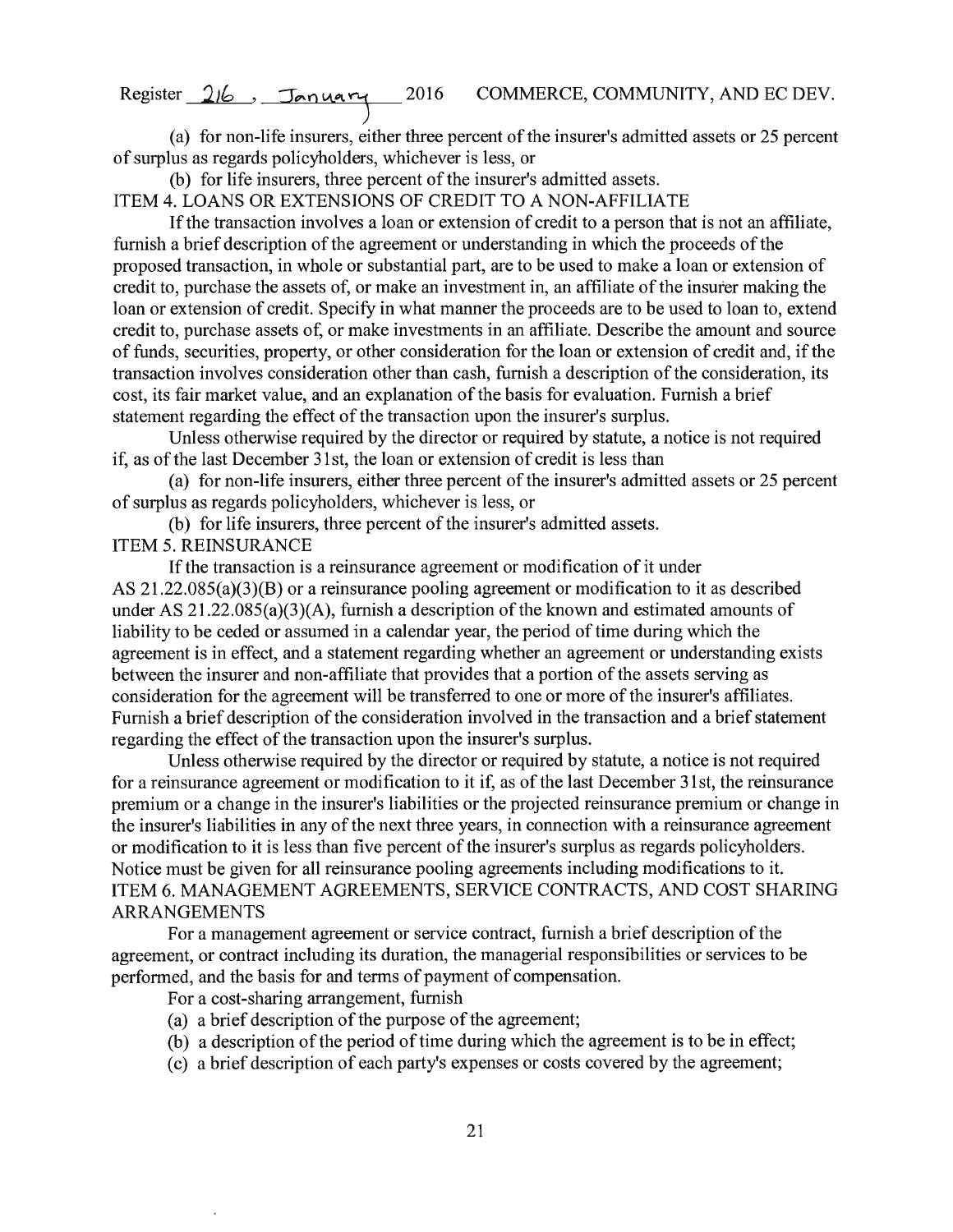( d) a brief description of the accounting basis to be used in calculating each person's costs under the agreement;

( e) a brief statement as to the effect of the transaction upon the insurer's policyholder surplus;

(f) a statement regarding the cost allocation methods that specifies whether the proposed charges are based on "cost or market." If the proposed charges are market based, provide rationale for using market instead of cost, including justification for the company's determination that amounts are fair and reasonable; and

(g) a statement regarding compliance with the most recently adopted *Accounting Practices and Procedure Manual* issued by the National Association of Insurance Commissioners regarding expense allocation.

## ITEM 7. OTHER APPROVALS OR PRE-APPROVALS

Furnish a brief description of the transaction and the circumstances under which it was or will be accomplished. Furnish information regarding valuation and pricing of the transaction and any other applicable information. If the transaction is an investment, provide the current purchase price, carrying value on the records of the holder of the investment, and current market value of the investment, along with information on how each value was determined.

Describe the action requested of the director. Provide a brief discussion concerning approval or disapproval of the requested action citing applicable law and alternate actions that may be taken if approval is not received.

ITEM 8. EXTRAORDINARY DIVIDENDS OR DISTRIBUTIONS

As required under 3 AAC 21.140, provide a description of the extraordinary dividend or distribution for which approval is requested. Provide a brief discussion concerning approval or disapproval giving consideration to AS 21.22.080 (5) and 21.22.090.

ITEM 9. INVESTMENT IN SUBSIDIARIES AND INSURER ACQUISITIONS

Use this section if approval under  $3$  AAC  $21.281(g)$  for a life and health insurer or under  $3$  AAC  $21.370(g)$  for a property and casualty insurer is being sought.

Furnish the calculations required to determine that the thresholds under 3 AAC 21.28l(g) or 3 AAC 21.370(g) are met. Furnish discussion concerning the reason why, after the investment, the resultant policyholder surplus will be reasonable in relation to the organization's outstanding liabilities and adequate to the organization's financial need.

Furnish a schedule showing the effect on the surplus of the parties to the transaction and a discussion concerning the reason why, under AS 21.22.080, the resultant policyholder surplus will be reasonable in relation to the organization's outstanding liabilities and adequate to the organization's financial needs, giving consideration to AS 21.22.090.

Furnish a description of the material transaction in which the parties intend to engage, including the amount of fees to be charged and support for the reasonableness of those fees. Provide a statement affirming that the parties to the proposed transaction will comply with AS 21.22.080.

Furnish other information pertinent to the approval or pre-approval sought. If a Form A, an application for a certificate of authority, or another filing for the company or affiliate of the company is pending before the director, identify and describe the associated filing. ITEM 10. SIGNATURE AND CERTIFICATION

Signature and certification are required as follows: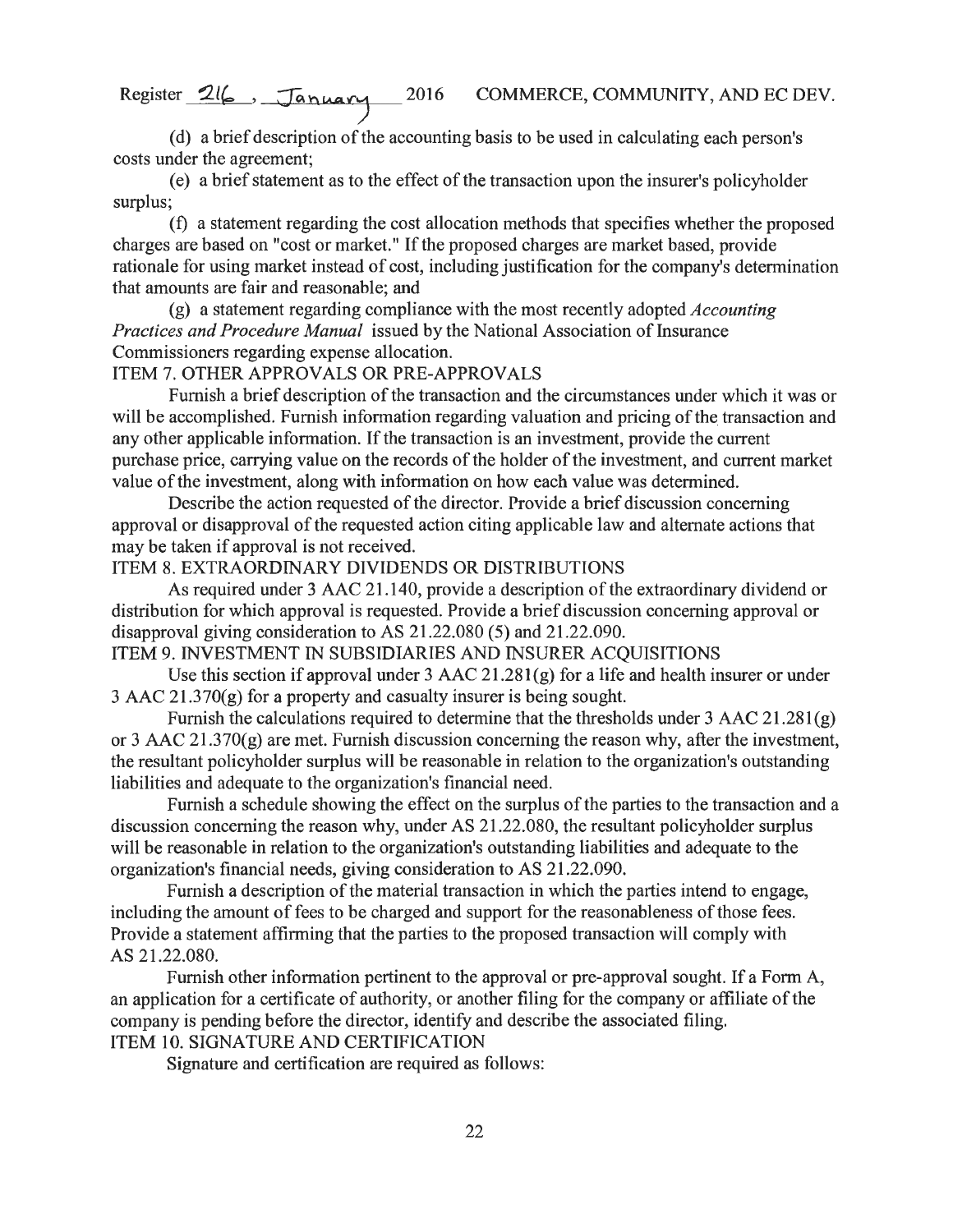## SIGNATURE

Under the requirements of AS  $21.22.080 - 21.22.105$ , has caused this notice to be signed on its behalf in the City or Community of and State of  $\frac{1}{2}$  on the day of  $\frac{1}{20}$ .

(SEAL)

(Name of Applicant)

(Name) (Title)

Attest:

(Signature of Officer)

(Title)

# **CERTIFICATION**

The undersigned deposes and says that the undersigned has duly executed the attached Ine undersigned deposes and says that the undersigned has duty executed the attached<br>notice dated \_\_\_\_\_\_\_\_\_\_\_\_\_\_, 20 \_\_\_, for and on behalf of \_\_\_\_\_\_\_\_\_\_\_\_\_(Name of Applicant); that the undersigned is the \_\_\_\_\_\_\_\_\_\_\_\_\_\_(Title of Officer) of the company; and that the undersigned is authorized to execute and file the instrument. The undersigned further says that the undersigned is familiar with the instrument and the contents of it and that the facts stated in it are true to the best of the undersigned's knowledge, information, and belief.

(Signature)

(Type or print name below)

(b) Agreements for cost sharing services and management services must at a minimum

and as applicable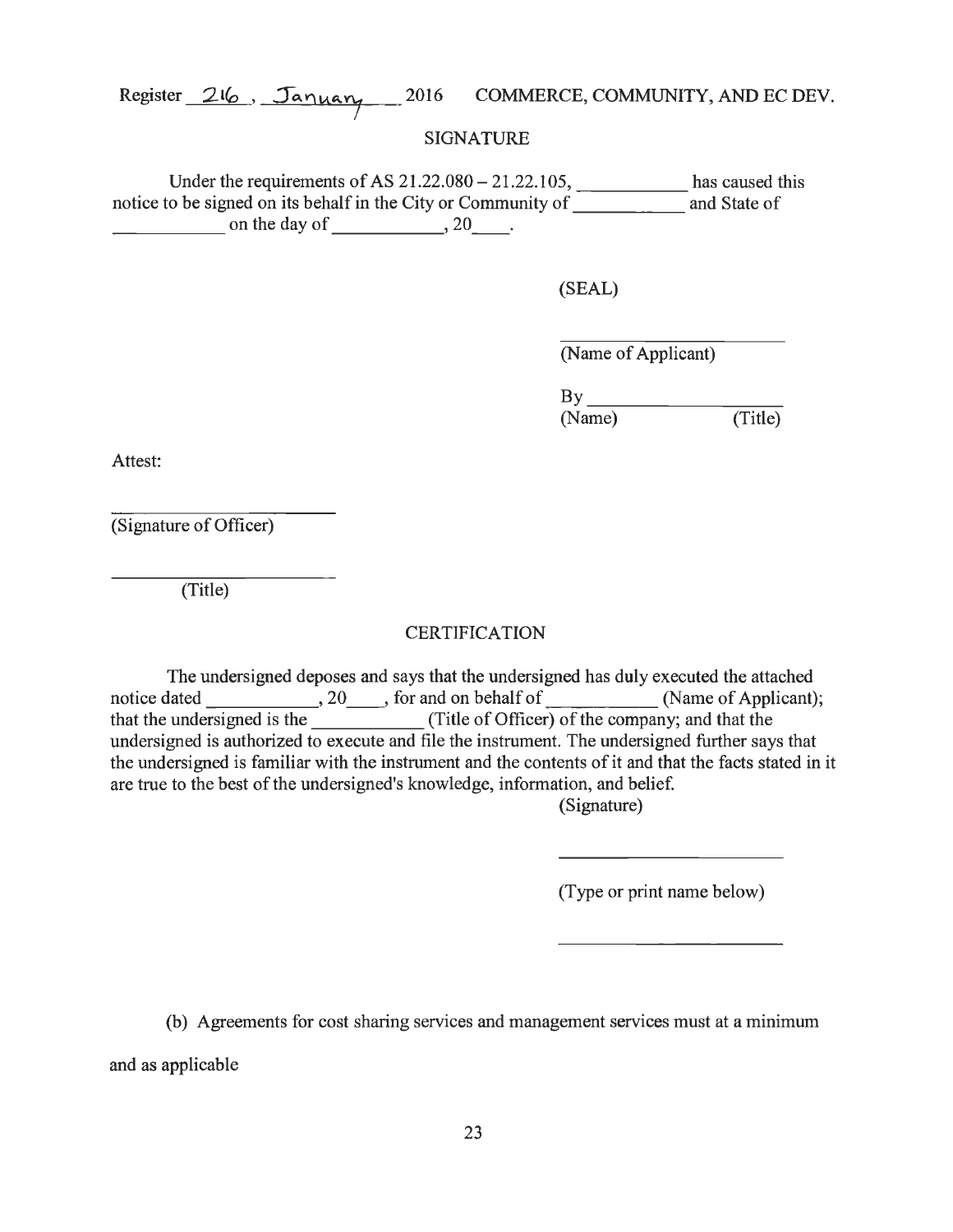(1) identify the person providing services and the nature of the services;

(2) set out the methods to allocate costs;

(3) require timely settlement, not less frequently than on a quarterly basis, and compliance with the requirements in the most recently adopted *Accounting Practices and Procedures Manual* issued by the National Association of Insurance Commissioners;

(4) prohibit advancement of funds by the insurer to the affiliate except to pay for services defined in the agreement;

( 5) state that the insurer will maintain oversight for functions that the affiliate provides to the insurer and that the insurer will monitor services annually for quality assurance;

(6) define books and records of the insurer to include all books and records

developed or maintained under or related to the agreement;

(7) specify that all books and records of the insurer are and remain the property of the insurer and are subject to control of the insurer;

(8) state that all funds and invested assets of the insurer are the exclusive property of the insurer, held for the benefit of the insurer, and subject to the control of the insurer;

(9) include standards for termination of the agreement with and without cause;

(10) include provisions for indemnification of the insurer in the event of gross negligence or willful misconduct on the part of the affiliate providing the services;

(11) specify that, ifthe insurer is placed in receivership or seized by the director under AS 21.78,

(A) all of the rights of the insurer under the agreement extend to the receiver or director; and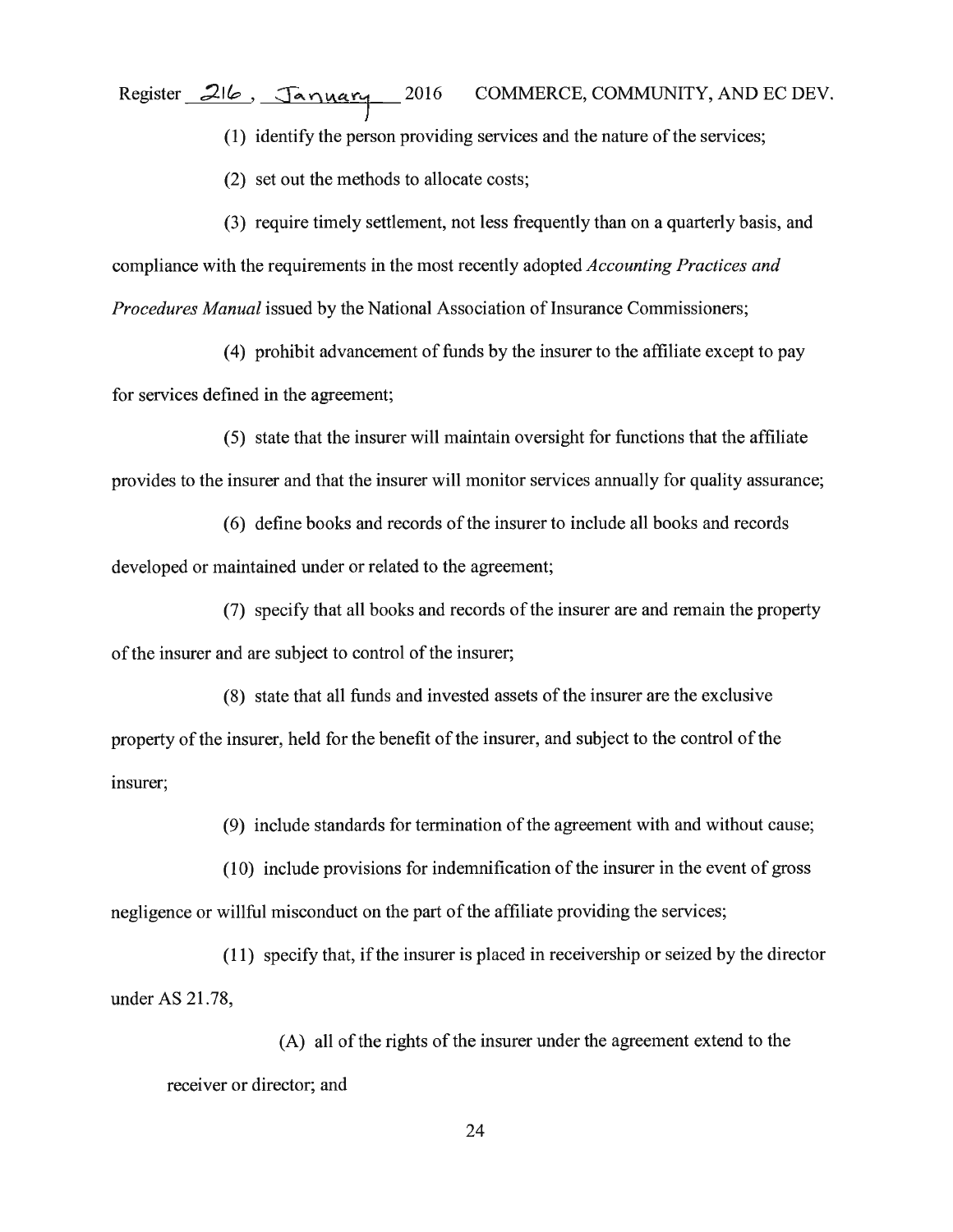Register 216, *January* 2016 COMMERCE, COMMUNITY, AND EC DEV. (B) all books and records shall immediately be made available to the receiver or the director, and shall be turned over to the receiver or director immediately

upon the receiver or the director's request;

(12) specify that the affiliate has no automatic right to terminate the agreement if the insurer is placed in receivership under AS 21. 78; and

(13) specify that the affiliate will continue to maintain any systems, programs, or other infrastructure notwithstanding a seizure by the director under AS 21. 78, and will make them available to the receiver, for so long as the affiliate continues to receive timely payment for services rendered. (Eff. 10/21/92, Register 124; am 1/12/95, Register 133; am 6/11/2006, Register 178; am | | /  $26$  / 2015, Register 21 *p*) **Authority:** AS 21.06.090 AS 21.22.070 AS 21.22.130 [AS 21.06.150] **AS 21.22.080** 

3 AAC 21.186 is repealed and readopted to read:

#### 3 AAC **21.186. Preacquisition notification; potential competitive impact; Form E.** A

domestic insurer including any person controlling a domestic insurer required to file notice under AS 21.22.010, and a nondomiciliary insurer licensed to do business in this state required to file notice under AS 21.22.065 of a proposed merger or acquisition shall furnish the required preacquisition notification information on Form E, made a part of this section in substantially the following form:

#### FORME

## PRE-ACQUISITION NOTIFICATION FORM REGARDING THE POTENTIAL COMPETITIVE IMPACT OF A PROPOSED MERGER OR ACQUISITION BY A NON-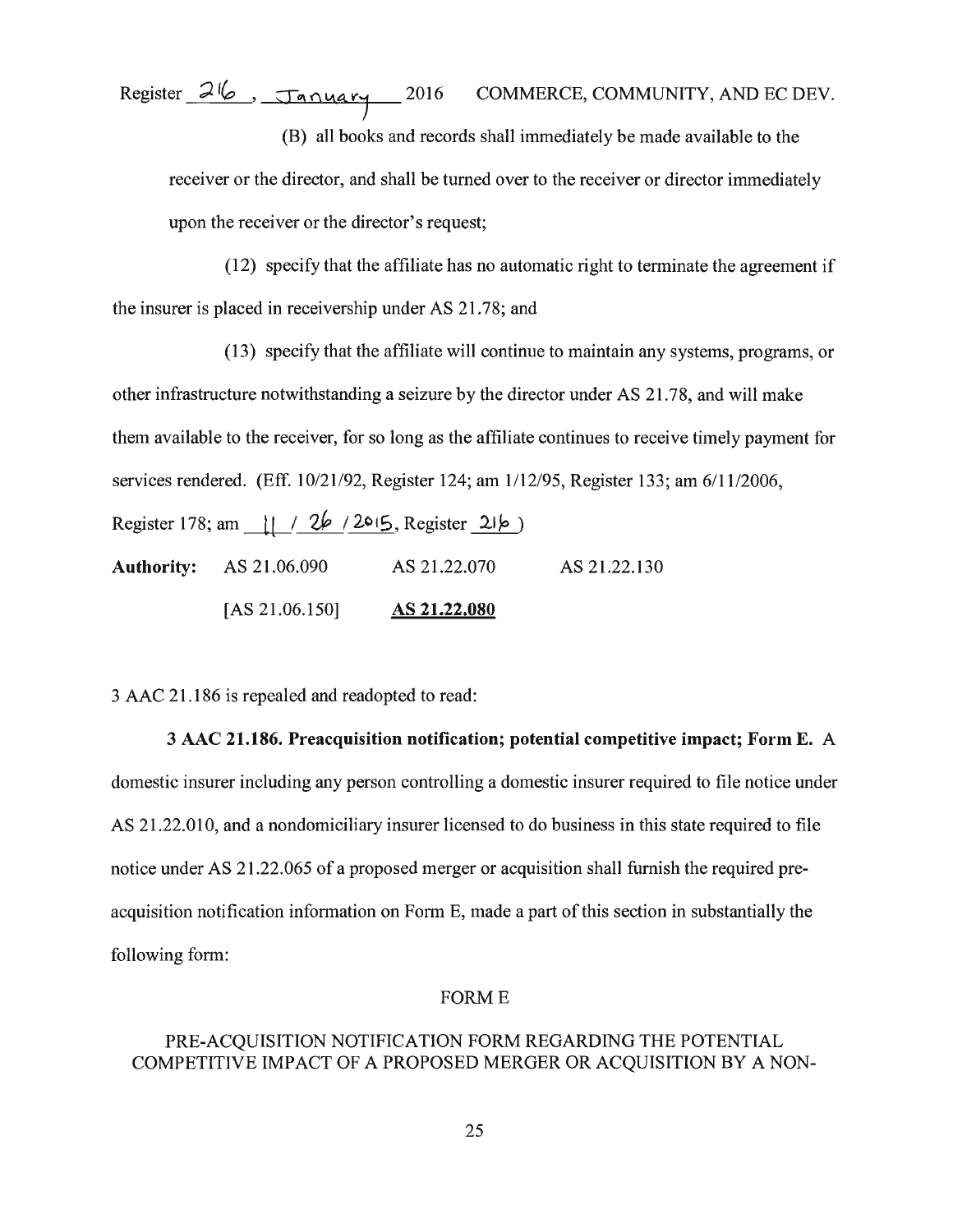## DOMICILIARY INSURER DOING BUSINESS IN THIS STATE OR BY A DOMESTIC **INSURER**

(Name of Applicant)

(Name of Other Person Involved in Merger or Acquisition)

Filed with the Division/Department of Insurance of the State of

Date:  $\_\_$ , 20

Name, Title, Address, Electronic Mail Address, and Telephone Number of Individual Completing This Statement:

ITEM 1. NAME AND ADDRESS

State the name and address of each person identified above who is providing notice of the person's involvement in a pending acquisition or change in corporate control.

ITEM 2. NAME AND ADDRESS OF AFFILIATED COMPANIES

State the name and address of each person affiliated with those listed in Item 1. Describe their affiliations. "Affiliated" has the meaning given in AS 21.22.200.

ITEM 3. NATURE AND PURPOSE OF THE PROPOSED MERGER OR ACQUISITION State the nature and purpose of the proposed merger or acquisition.

ITEM 4. NATURE OF BUSINESS

State the nature of the business performed by each person identified in response to Items 1and2.

ITEM 5. MARKET AND MARKET SHARE

State specifically what market and market share in each relevant insurance market each person identified in Items 1 and 2 currently experiences in this state. Provide historical market and market share data for each person identified in Items 1 and 2 for the past five years and identify the source of the data. Provide a determination as to whether the proposed acquisition or merger, if consummated, would violate the competitive standards of the state under AS 21.22.065(d). If the proposed acquisition or merger would violate competitive standards, provide justification of why the acquisition or merger would not substantially lessen competition or create a monopoly in the state. "Insurance market" has the meaning given in AS 21.22.200.

Furnish the data and calculations necessary for the director to make a determination under AS 21.22.065(d). Furnish calculations, discussion, or other information that would constitute "other substantial evidence" under AS 21.22.065(f) or would provide information supportive of AS  $21.22.065(g)$ .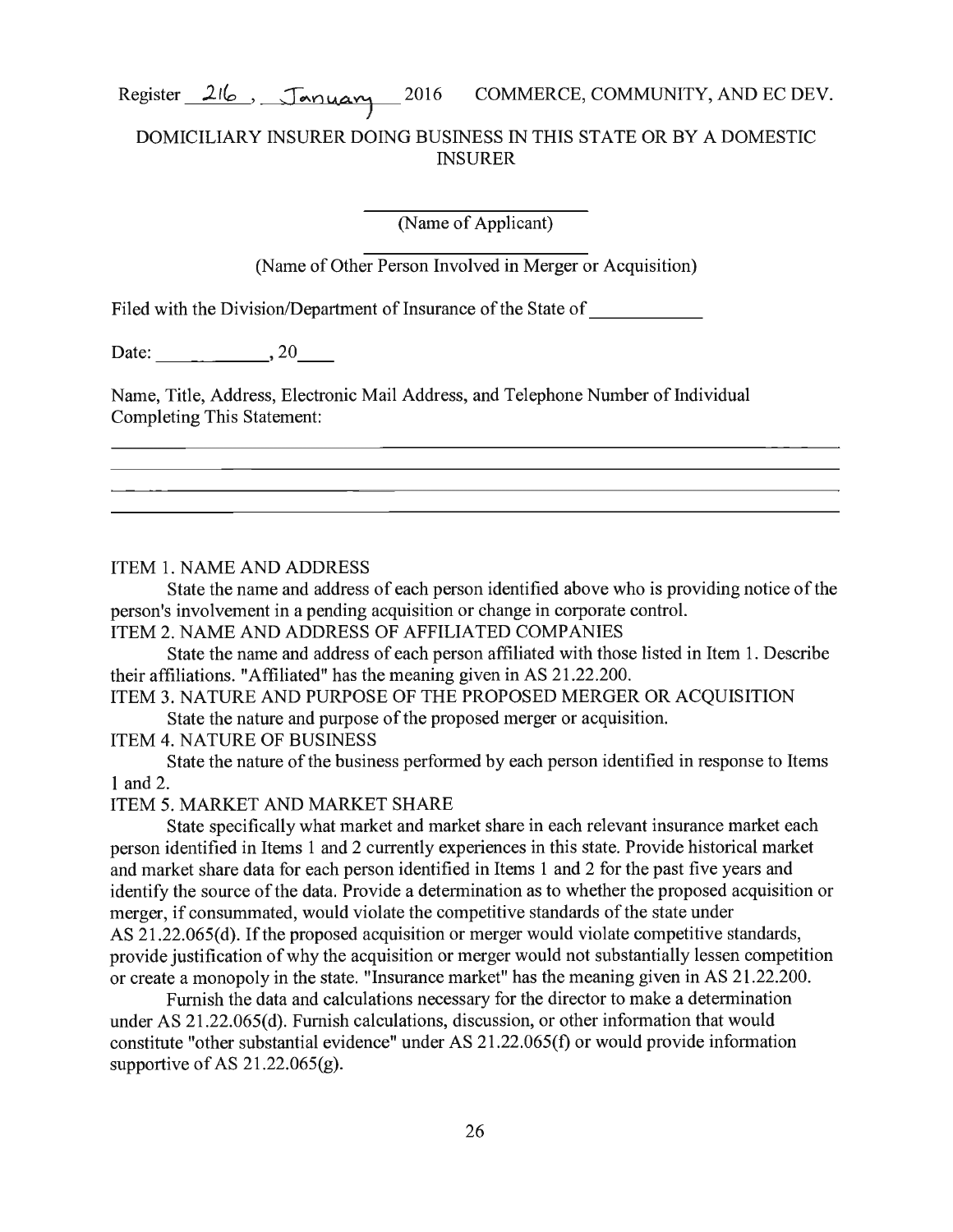Furnish other information pertinent to the approval or pre-approval sought. If a Form A, an application for certificate of authority, or another filing for the company or affiliate of the company is pending before the director, identify and describe the associated filing. Note: The division may additionally choose to make additional calculations under AS 21.22.065 using the division's own data or data provided by the National Association of Insurance Commissioners.

ITEM 6. EXEMPTION FROM AS 21.22.065

If a company is claiming an exemption from the requirements of AS 21.22.065 under the provisions of AS 21.22.065(j)(3), (5), or (7), furnish the relevant data, calculations, discussion, or other information necessary for the director to detennine the appropriateness of the exemption.

If a company is claiming an exemption under the provisions of AS  $21.22.065(i)(5)(A)$ , a letter of pre-notification of acquisition may be submitted in lieu of a completed Form E. ITEM 7. SIGNATURE AND CERTIFICATION Signature and certification are required as follows:

#### SIGNATURE

Under the requirements of AS 21.22.065, \_\_\_\_\_\_\_\_\_\_\_\_\_ has caused this notice to be signed on its behalf in the City or Community of \_\_\_\_\_\_\_\_\_\_\_\_ and State of \_\_\_\_\_\_\_\_\_\_\_\_ on the day of  $\qquad \qquad , 20$ .

(SEAL)

(Name of Applicant)

 $\frac{By}{(Name)}$   $(Title)$ (Name)

Attest:

(Signature of Officer)

(Title)

**CERTIFICATION**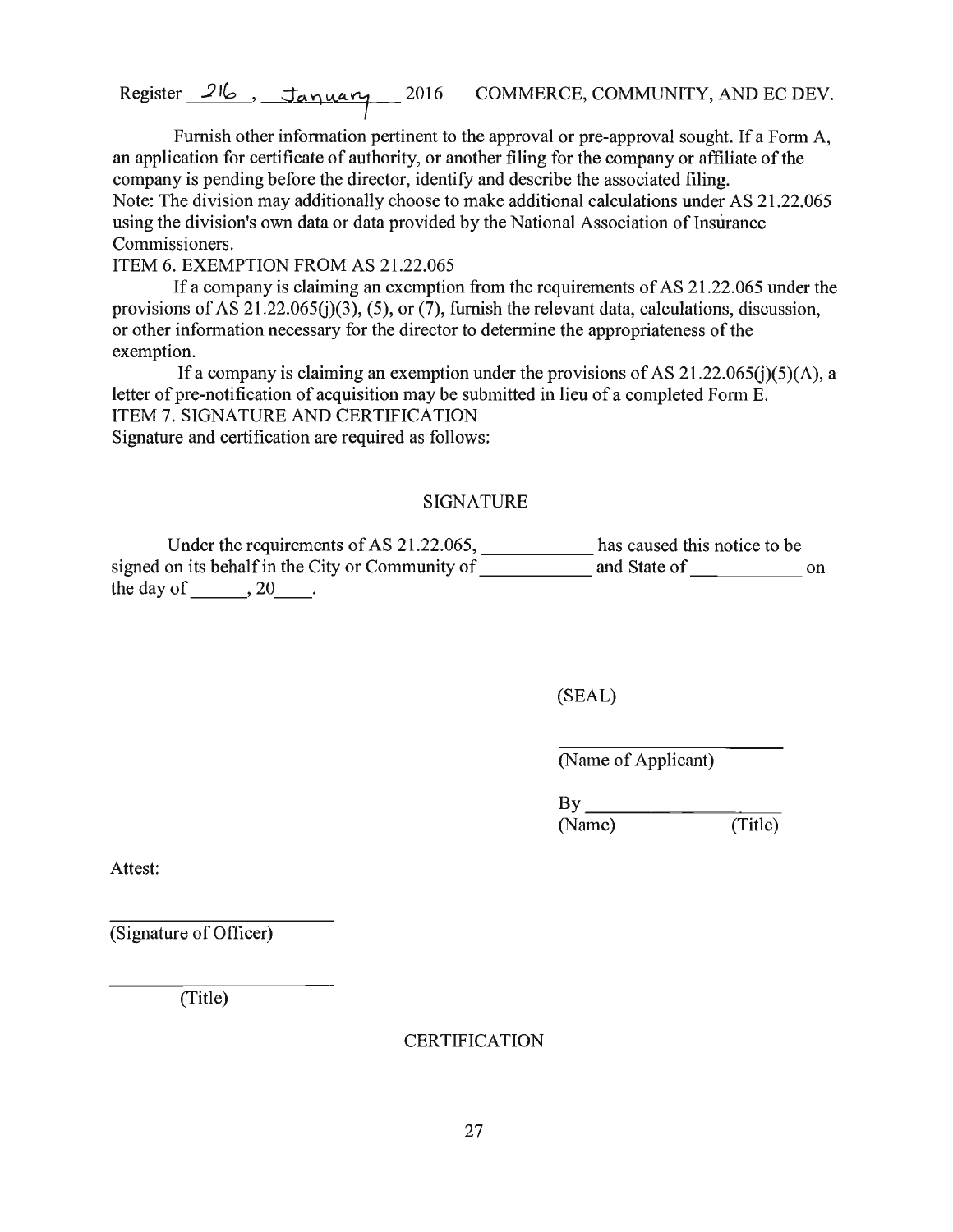The undersigned deposes and says that the undersigned has duly executed the attached notice dated 20 \_\_ , for and on behalf of (Name of Applicant); that the undersigned is the (Title of Officer) of the company; and that the undersigned is authorized to execute and file the instrument. The undersigned further says that the undersigned is familiar with the instrument and the contents of it and that the facts stated in it are true to the best of the undersigned's knowledge, information, and belief.

(Signature)

(Type or print name below)

(Eff. 1/12/95, Register 133; am  $||$  / 26 / 10/5, Register 2lb) **Authority:** AS 21.06.090 AS 21.22.130 AS 21.22.200

AS 21.22.065

3 AAC 21 is amended by adding a new section to read:

3 AAC **21.188. Enterprise risk report.** The ultimate controlling person of an insurer

required to file an enterprise risk report under AS 21.22.060(n) shall furnish the required

information on Form F, made a part of this section in substantially the following form:

#### FORM F

#### ENTERPRISE RISK REPORT

Filed with the Insurance Division/Department of the State of \_\_\_\_\_\_\_\_\_\_\_\_\_

By

(Name of Registrant)

On behalf of the Following Insurance Companies

Name Address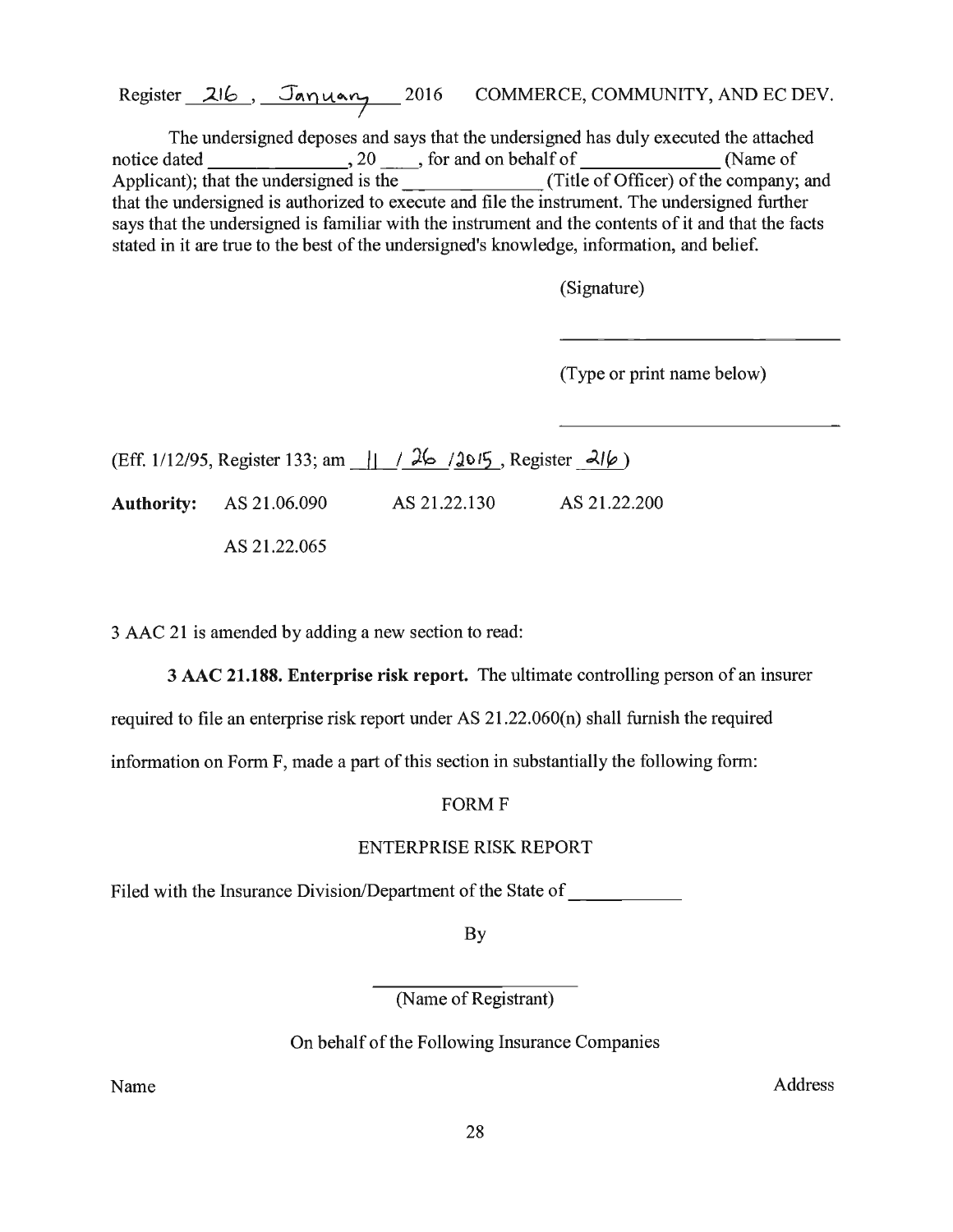| Register 216, January 2016<br>COMMERCE, COMMUNITY, AND EC DEV.                                                                                                                                                                                                                                                                                                                                                                                                                                                                                                                                                                                                                                                                                                                                                                                                                                                                                                                                                                                                                                                                                                                                                                                                                                                                                                                                                                                                                                                                                                                                                                                                                                                                                                                                                                                                                                                                                                                                                                                                                                                                                                                                                            |  |
|---------------------------------------------------------------------------------------------------------------------------------------------------------------------------------------------------------------------------------------------------------------------------------------------------------------------------------------------------------------------------------------------------------------------------------------------------------------------------------------------------------------------------------------------------------------------------------------------------------------------------------------------------------------------------------------------------------------------------------------------------------------------------------------------------------------------------------------------------------------------------------------------------------------------------------------------------------------------------------------------------------------------------------------------------------------------------------------------------------------------------------------------------------------------------------------------------------------------------------------------------------------------------------------------------------------------------------------------------------------------------------------------------------------------------------------------------------------------------------------------------------------------------------------------------------------------------------------------------------------------------------------------------------------------------------------------------------------------------------------------------------------------------------------------------------------------------------------------------------------------------------------------------------------------------------------------------------------------------------------------------------------------------------------------------------------------------------------------------------------------------------------------------------------------------------------------------------------------------|--|
| Date: $20$<br>Name, Title, Address, Electronic Mail Address, and telephone number of Individual to Whom<br>Notices and Correspondence Concerning This Statement Should Be Addressed:<br><u> 1989 - Andrea Stadt Andrea Stadt Andrea Stadt Andrea Stadt Andrea Stadt Andrea Stadt Andrea Stadt Andrea Stadt</u>                                                                                                                                                                                                                                                                                                                                                                                                                                                                                                                                                                                                                                                                                                                                                                                                                                                                                                                                                                                                                                                                                                                                                                                                                                                                                                                                                                                                                                                                                                                                                                                                                                                                                                                                                                                                                                                                                                            |  |
| <b>ITEM 1. ENTERPRISE RISK</b><br>The Registrant, to the best of its knowledge and belief, shall provide information<br>regarding the following areas that could produce enterprise risk as defined in AS 21.22.200<br>provided the information is not disclosed in the Insurance Holding Company System Annual<br>Registration Statement filed on behalf of itself or another insurer for which it is the ultimate<br>controlling person:<br>(a) any material developments regarding strategy, internal audit findings, compliance, or<br>risk management affecting the insurance holding company system;<br>(b) acquisition or disposal of insurance entities and reallocating of existing financial or<br>insurance entities within the insurance holding company system;<br>(c) any changes of shareholders of the insurance holding company system exceeding 10<br>percent or more of voting securities;<br>(d) developments in various investigations, regulatory activities, or litigation that may<br>have a significant bearing or impact on the insurance holding company system;<br>(e) the business plan of the insurance holding company system and summarized<br>strategies for the next 12 months;<br>(f) identification of material concerns of the insurance holding company system raised<br>by a supervisory college, if any, in the last year;<br>(g) identification of insurance holding company system capital resources and material<br>distribution patterns;<br>(h) identification of any negative movement, or discussions with rating agencies which<br>may have caused, or may cause, potential negative movement in the credit ratings and individual<br>insurer financial strength ratings assessment of the insurance holding company system (including<br>both the rating score and outlook);<br>(i) information on corporate or parental guarantees throughout the holding company and<br>the expected source of liquidity should the guarantees be called upon; and<br>(j) identification of any material activity or development of the insurance holding<br>company system that, in the opinion of senior management, could adversely affect the insurance<br>holding company system. |  |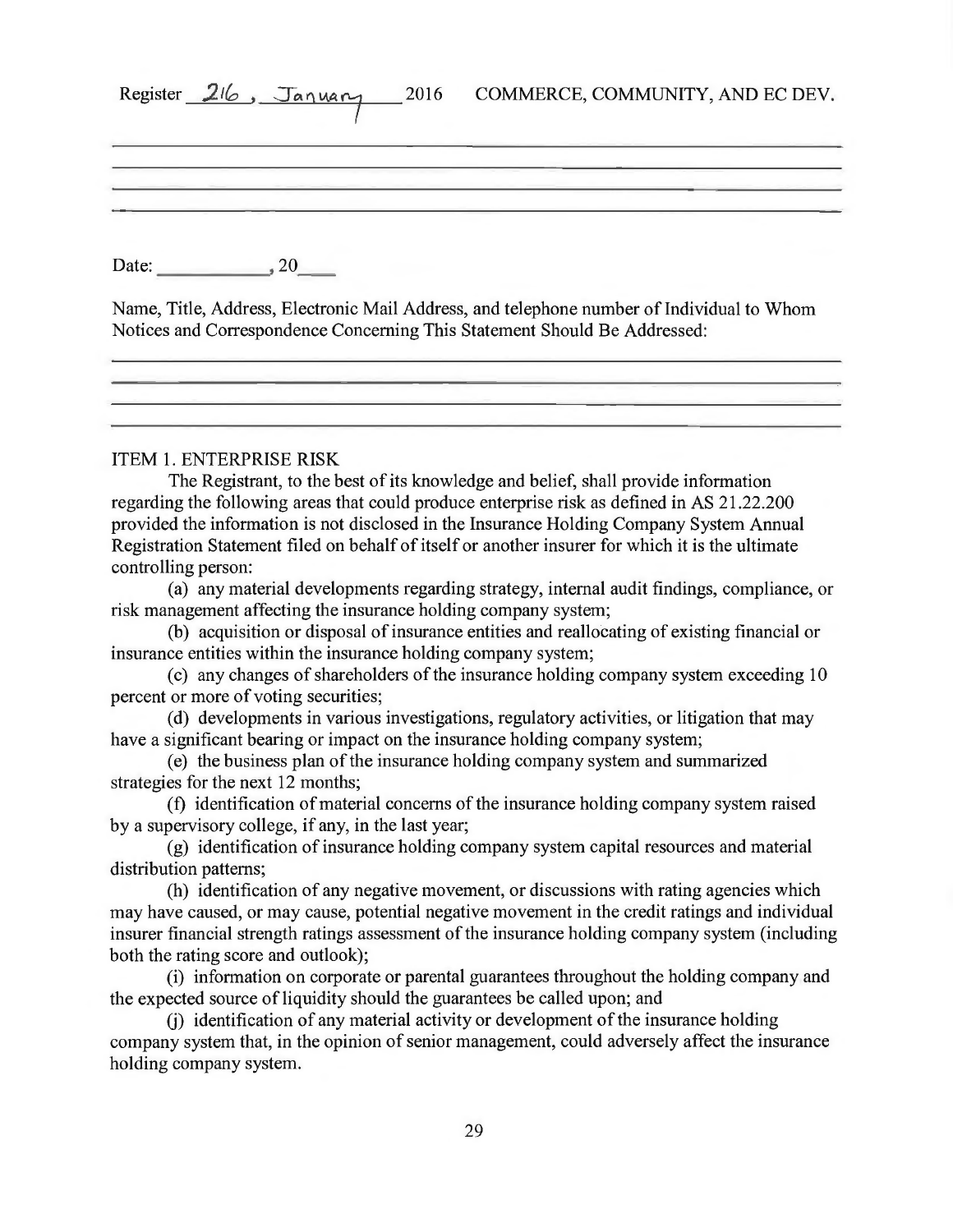The Registrant may attach the appropriate form most recently filed with the United States Securities and Exchange Commission, provided the Registrant includes specific references to those areas listed in Item 1 for which the form provides responsive information. If the Registrant is not domiciled in the United States, it may attach its most recent public audited financial statement filed in its country of domicile, provided the Registrant includes specific references to those areas listed in Item 1 for which the financial statement provides responsive information.

ITEM 2. OBLIGATION TO REPORT

If the Registrant has not disclosed any information under Item 1, the Registrant shall include a statement affirming that, to the best of its knowledge and belief, it has not identified enterprise risk subject to disclosure under Item 1. ITEM 3. SIGNATURE AND CERTIFICATION Signature and certification are required as follows:

#### SIGNATURE

Under the requirements of AS 21.22.060, \_\_\_\_\_\_\_\_\_\_\_\_ has caused this report to be signed on its behalf in the City or Community of \_\_\_\_\_\_\_\_\_\_\_\_ and State of \_\_\_\_\_\_\_\_\_\_\_\_ on the day of  $\_\_\_$ , 20 $\_\_\_$ .

(SEAL)

(Name of Applicant)

 $\text{By}$ <br>(Name) (Title) (Name)

Attest:

(Signature of Officer)

(Title)

#### **CERTIFICATION**

The undersigned deposes and says that the undersigned has duly executed the attached report dated 20 \_\_ , for and on behalf of (Name of Applicant); that the undersigned is the (Title of Officer) of the company; and